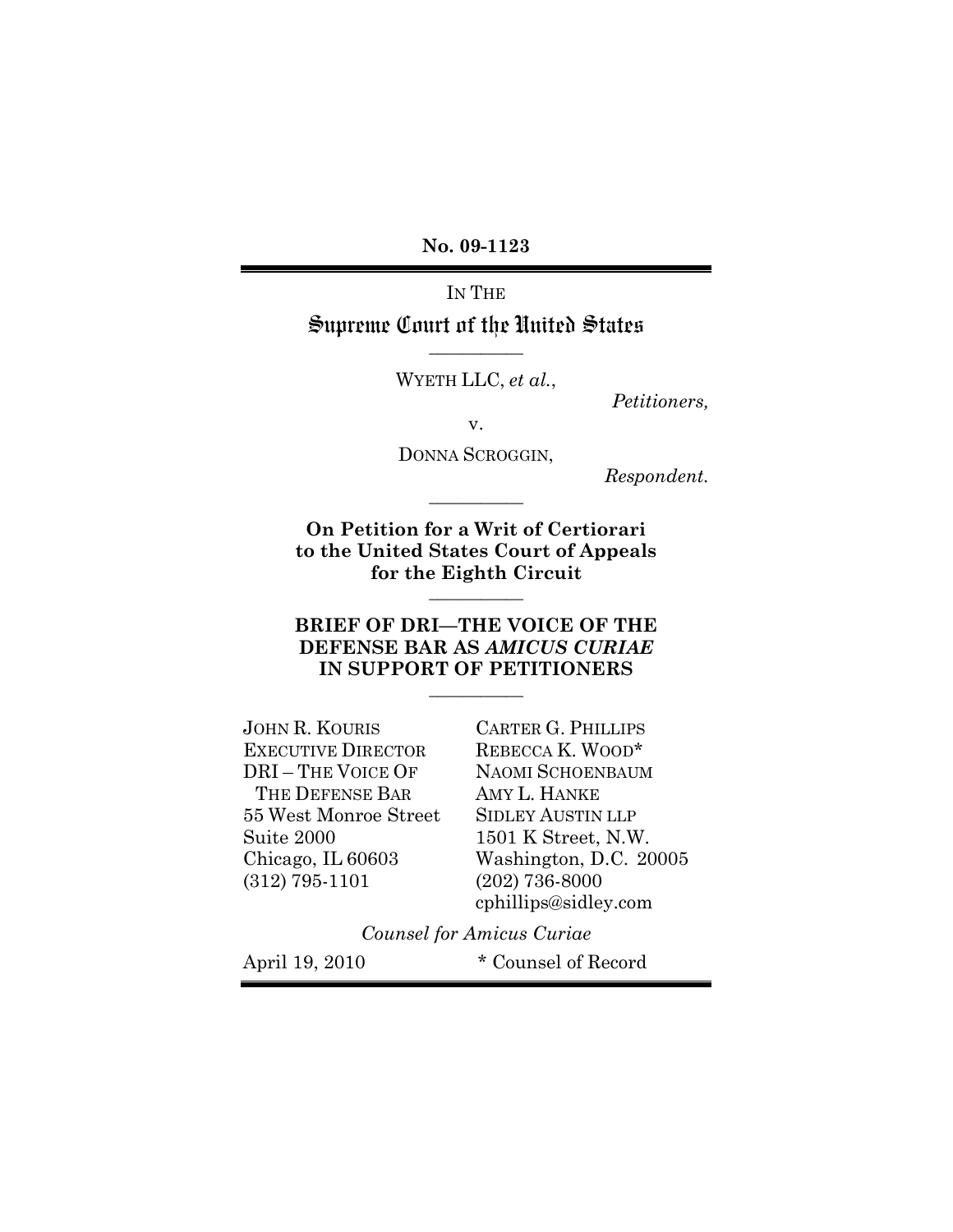# TABLE OF CONTENTS

|                                                                                                                                                                               | Page           |
|-------------------------------------------------------------------------------------------------------------------------------------------------------------------------------|----------------|
|                                                                                                                                                                               | ii.            |
| INTEREST OF AMICUS CURIAE DRI                                                                                                                                                 | $\mathbf{1}$   |
|                                                                                                                                                                               | 3              |
| REASONS FOR GRANTING THE PETITION                                                                                                                                             | $\overline{4}$ |
| I. THIS COURT'S REVIEW IS NEEDED TO<br>THAT<br>THE RETRIAL<br>CLARIFY<br>OF<br>PUNITIVE DAMAGES TO A NEW JURY<br>VIOLATES THE SEVENTH AMEND-<br>MENT'S BAR ON RETRYING INTER- | $\overline{4}$ |
| A. Common Factual Predicates Underlying<br>Liability And Punitive Damages Demon-<br>strate That These Issues Are Funda-                                                       | 6              |
| B. Trial Management Techniques Cannot<br>Adequately Remedy The Constitutional<br>Defect-Another Issue On Which The<br>Lower Courts Have Divided                               | 11             |
| II. REVIEW IS NEEDED TO CLARIFY THE<br>SCOPE OF THE TRIAL COURT'S GATE-<br>KEEPING ROLE UNDER DAUBERT                                                                         | 14             |
| A. Expert Testimony Presents Special Con-<br>cerns That Underscore The Need For<br>Clear, On-The-Record Daubert Find-                                                         | 15             |
| B. The Lack Of Clear Standards<br>For<br>Applying Daubert Factors Has Negative<br>Practical Consequences For Litigants                                                        | 19             |
|                                                                                                                                                                               | 22             |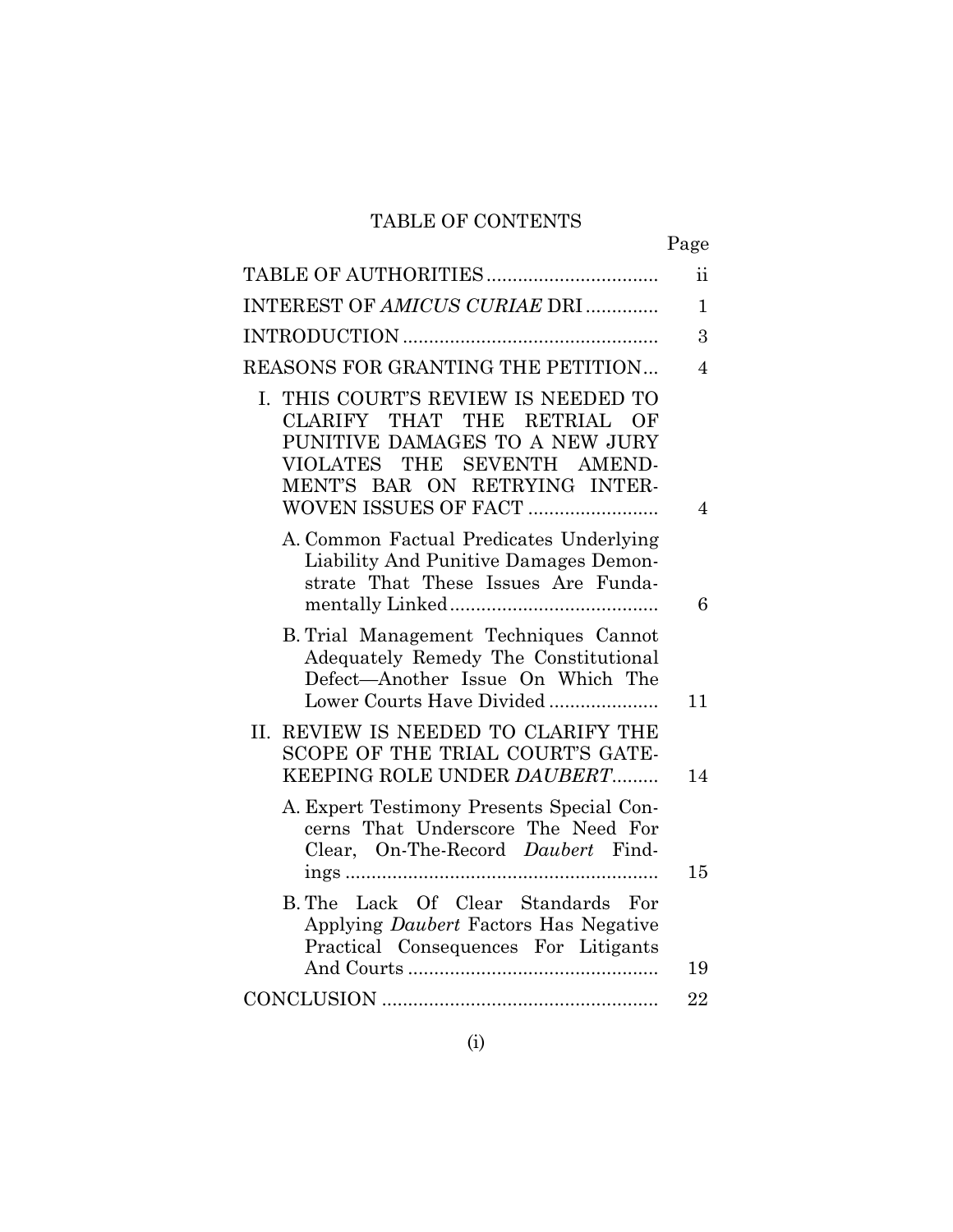# TABLE OF AUTHORITIES

ii

| CASES | Page |
|-------|------|
|-------|------|

| 985 Assocs. v. Daewoo Elecs. Am., Inc., 945             |  |
|---------------------------------------------------------|--|
| 16<br>Atlas Food Sys. & Servs., Inc. v. Crane           |  |
| Nat'l Vendors, Inc., 99 F.3d 587 (4th Cir.              |  |
| 8, 9                                                    |  |
|                                                         |  |
|                                                         |  |
|                                                         |  |
| 5, 9                                                    |  |
| BMW of N. Am., Inc. v. Gore, 517 U.S. 559               |  |
| 7<br>Brooks v. Brattleboro Mem'l Hosp., 958             |  |
| 11                                                      |  |
| Browning-Ferris Indus. of Vt., Inc. v. Kelco            |  |
| Disposal, Inc., 492 U.S. 257 (1989)<br>$\mathbf{1}$     |  |
| Castano v. Am. Tobacco Co., 84 F.3d 734                 |  |
| 10                                                      |  |
| Cooper Indus., Inc. v. Leatherman Tool                  |  |
| Group, Inc., 532 U.S. 424 (2001)  6, 7, 10,<br>13       |  |
| Crane v. Consol. Rail Corp., 731 F.2d 1042              |  |
| 11                                                      |  |
| Daubert v. Merrell Dow Pharms., Inc., 509               |  |
|                                                         |  |
| Dodge v. Cotter Corp., 328 F.3d 1212 (10th              |  |
| 20                                                      |  |
| Ford Motor Co. v. Benetta Buell-Wilson,                 |  |
| No. 09-297 (U.S. filed Sept. 4, 2009)<br>$\overline{2}$ |  |
| Fuesting v. Zimmer, Inc., 421 F.3d 528 (7th             |  |
| Cir. 2005), rev'd on other grounds, 448                 |  |
| 21                                                      |  |
| Fury Imports, Inc. v. Shakespeare Co., 554              |  |
| 8, 9                                                    |  |
| Gasoline Prods. Co. v. Champlin Ref. Co.,               |  |
|                                                         |  |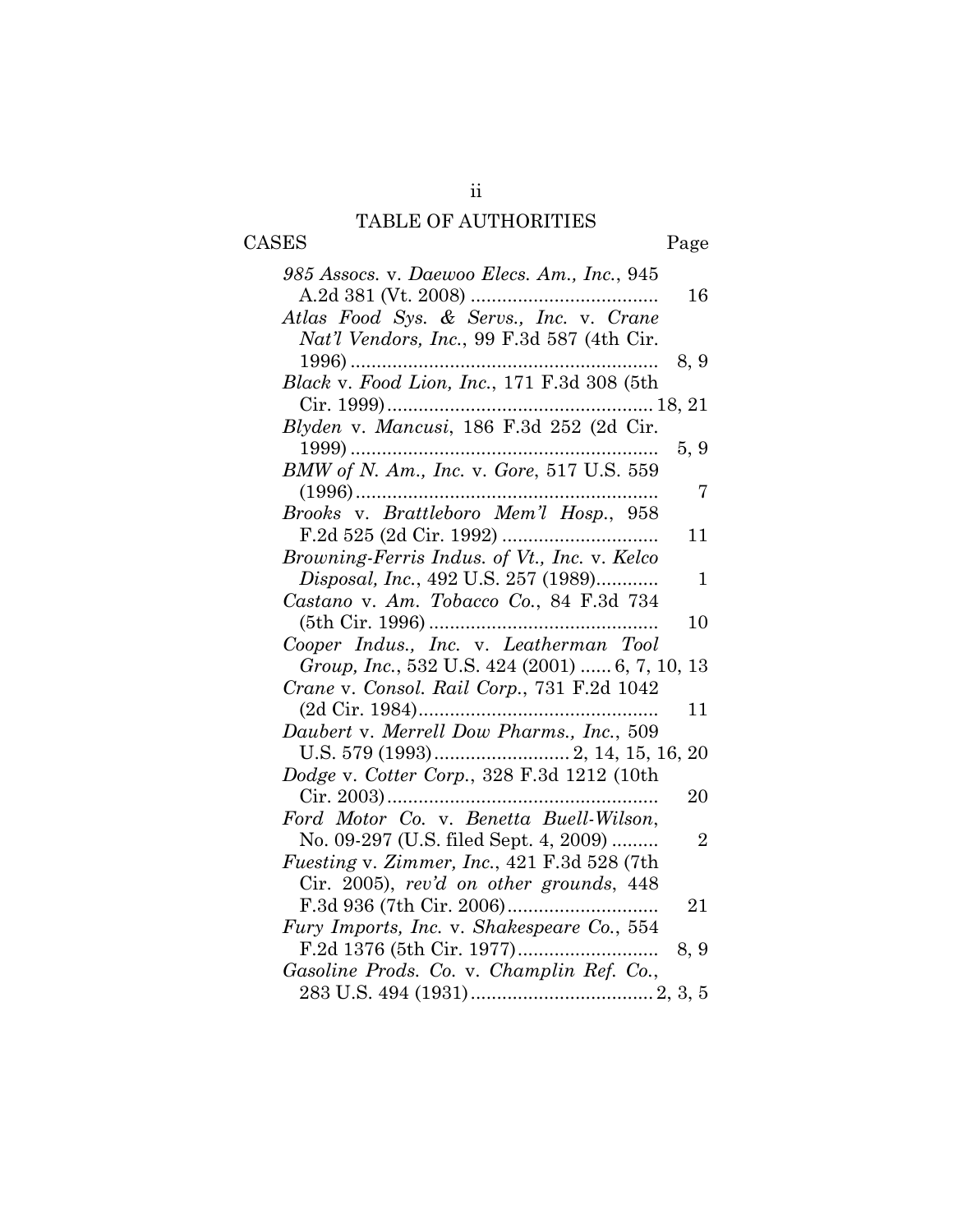# TABLE OF AUTHORITIES—continued

|                                                         | Page           |
|---------------------------------------------------------|----------------|
| Gasperini v. Ctr. for Humanities, Inc., 518             |                |
| U.S. 415 (1996)                                         | 1              |
| Goebel v. Denver & Rio Grande W. R.R.,                  |                |
| 215 F.3d 1083 (10th Cir. 2000)                          | $17 \,$        |
| Kumho Tire Co. v. Carmichael, 526 U.S.                  |                |
|                                                         |                |
| Mason v. Texaco, Inc., 948 F.2d 1546 (10th              |                |
|                                                         | 6              |
| Middleby Corp. v. Hussmann Corp., No. 90                |                |
| C 2744, 1993 U.S. Dist. LEXIS 4445                      |                |
|                                                         | 8, 9           |
| Olsen v. Correiro, No. 92-10961-PBS, 1995               |                |
| U.S. Dist. LEXIS 1715 (D. Mass. Feb. 3,                 |                |
| $1995)$                                                 | 8, 9           |
| People v. Leahy, 882 P.2d 321 (Cal. 1994)               | 15             |
| Phillip Morris USA v. Williams, 549 U.S.                |                |
|                                                         | $\overline{7}$ |
| Pryer v. C.O. 3 Slavic, 251 F.3d 448 (3d                |                |
|                                                         | 11             |
| Cir. 2001)<br>In re Rezulin Prods. Liab. Litig., 309 F. |                |
|                                                         |                |
|                                                         | 18             |
| In re Rhone-Poulenc Rorer Inc., 51 F.3d                 |                |
|                                                         | 9              |
| Robertson Oil Co. v. Phillips Petrol. Co.,              |                |
| 871 F.2d 1368 (8th Cir. 1989) 8, 9, 11                  |                |
| Sears v. S. Pac. Co., 313 F.2d 498 (9th Cir.            |                |
| $1963)$                                                 | 13             |
| Smyth Sales, Inc. v. Petroleum Heat &                   |                |
| Power Co., 141 F.2d 41 (3d Cir. 1944)                   | 6              |
| Spence v. Bd. of Educ., 806 F.2d 1198 (3d               |                |
|                                                         |                |
| State Farm Mut. Auto. Ins. Co. v.                       |                |
| Campbell, 538 U.S. 408 (2003)  1, 6, 7                  |                |
| State v. O'Key, 899 P.2d 663 (Or. 1995)                 | 16             |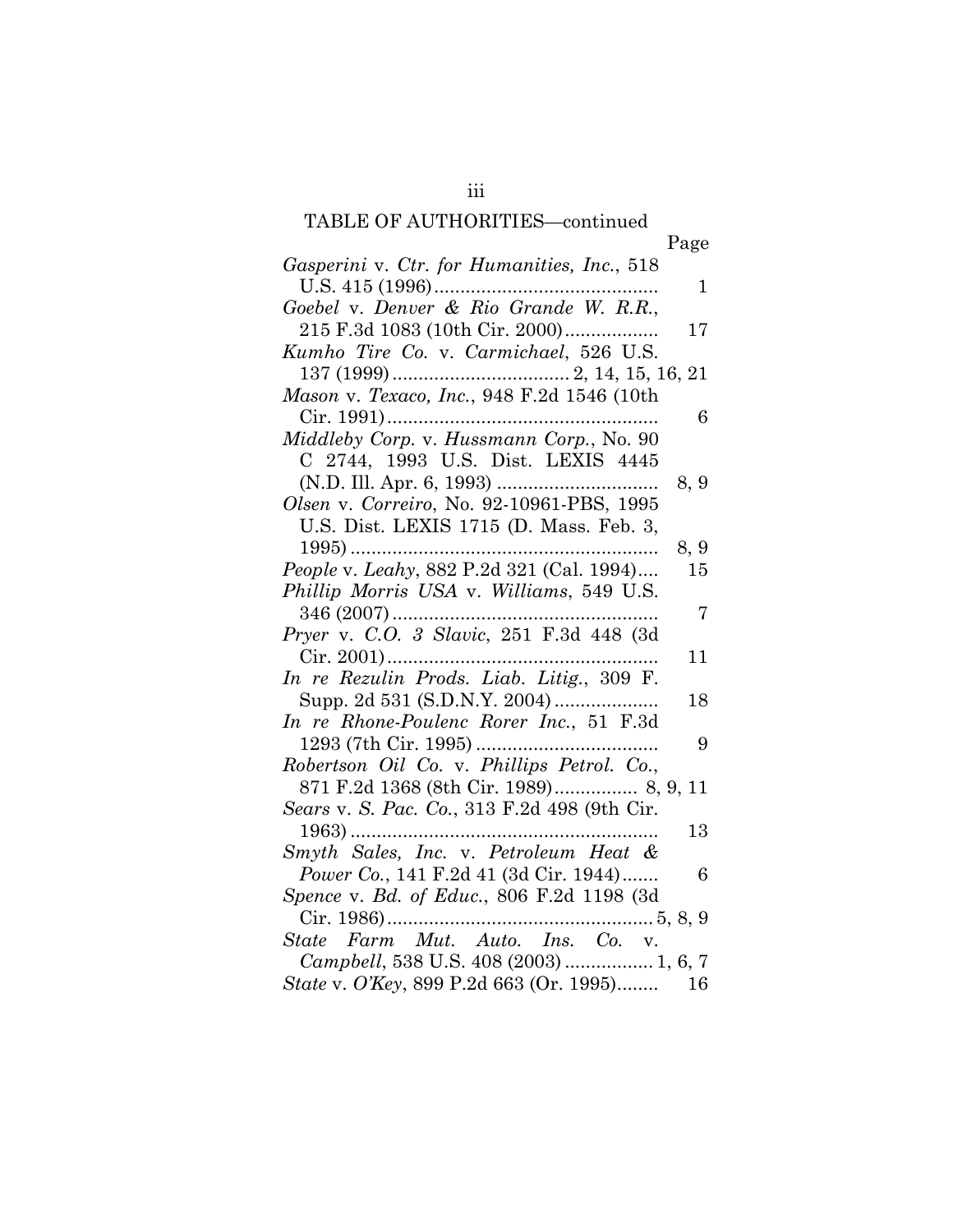# TABLE OF AUTHORITIES—continued

| Page |
|------|
|      |
|      |
|      |
|      |
|      |
|      |
| 16   |
|      |
| 17   |
|      |
| 10   |
|      |

# **CONSTITUTION**

|--|--|--|

# RULES

| 15 |
|----|
|    |

# SCHOLARLY AUTHORITIES

| 12 |
|----|
|    |
| 12 |
|    |
|    |
|    |
|    |
| 19 |
|    |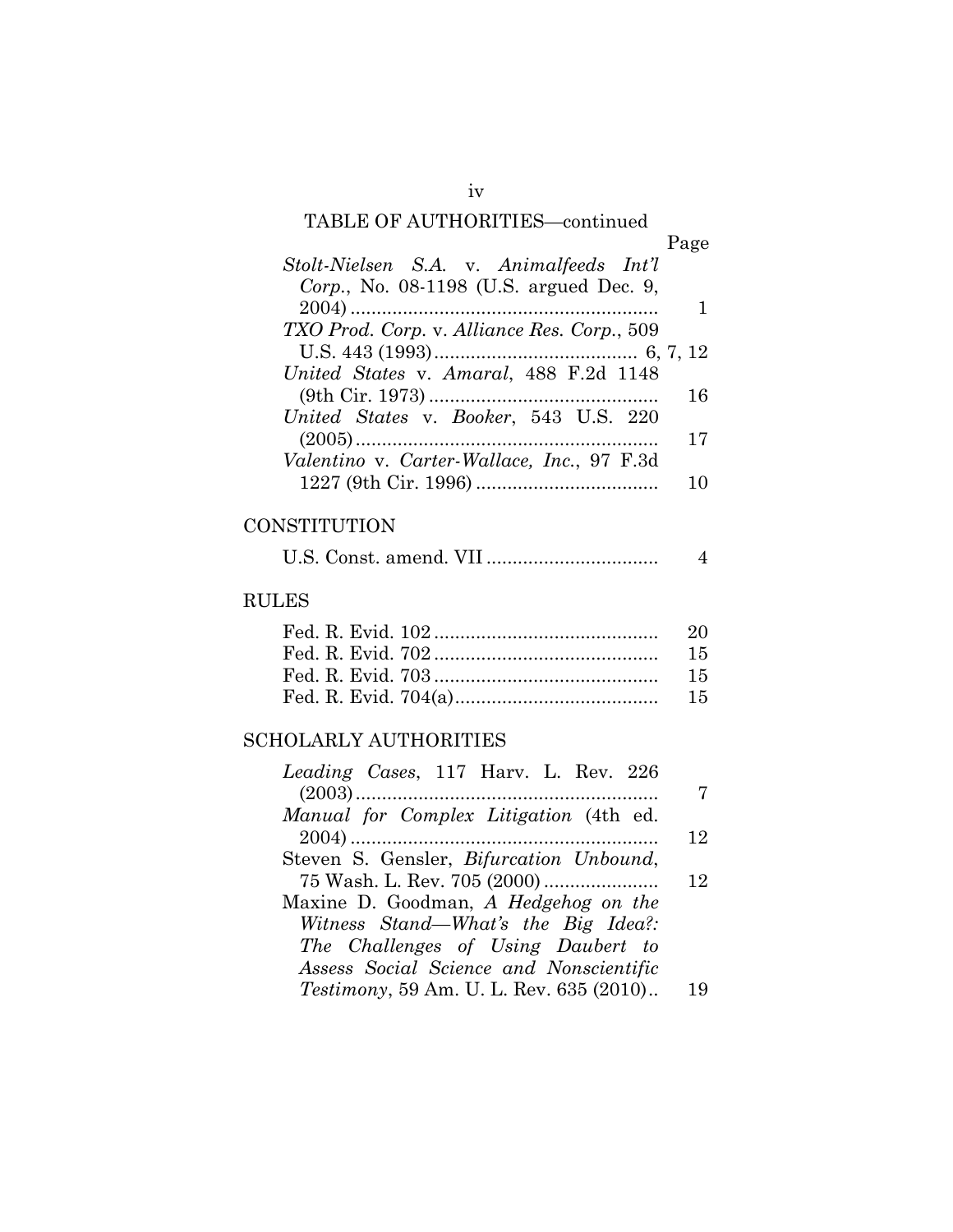## TABLE OF AUTHORITIES—continued

|                                                  | Page |
|--------------------------------------------------|------|
| James A. Henderson et al., Optimal Issue         |      |
| Separation in Modern Products Liability          |      |
| <i>Litigation</i> , 73 Tex. L. Rev. 1653 (1995)  | - 13 |
| Carol Krafka et al., Fed. Judicial Ctr.,         |      |
| Judge and Attorney Experiences, Prac-            |      |
| tices, and Concerns Regarding Expert             |      |
| <i>Testimony in Federal Civil Trials (2002),</i> |      |
| <i>available at http://www.fjc.gov</i>           | 19   |
| Victor E. Schwartz & Cary Silverman,             |      |
| The Draining of Daubert and the                  |      |
|                                                  |      |

Victor E. *The 1 Recidivism of Junk Science in Federal and State Courts*, 35 Hofstra L. Rev. 217 (2006).................................................. 15, 16, 19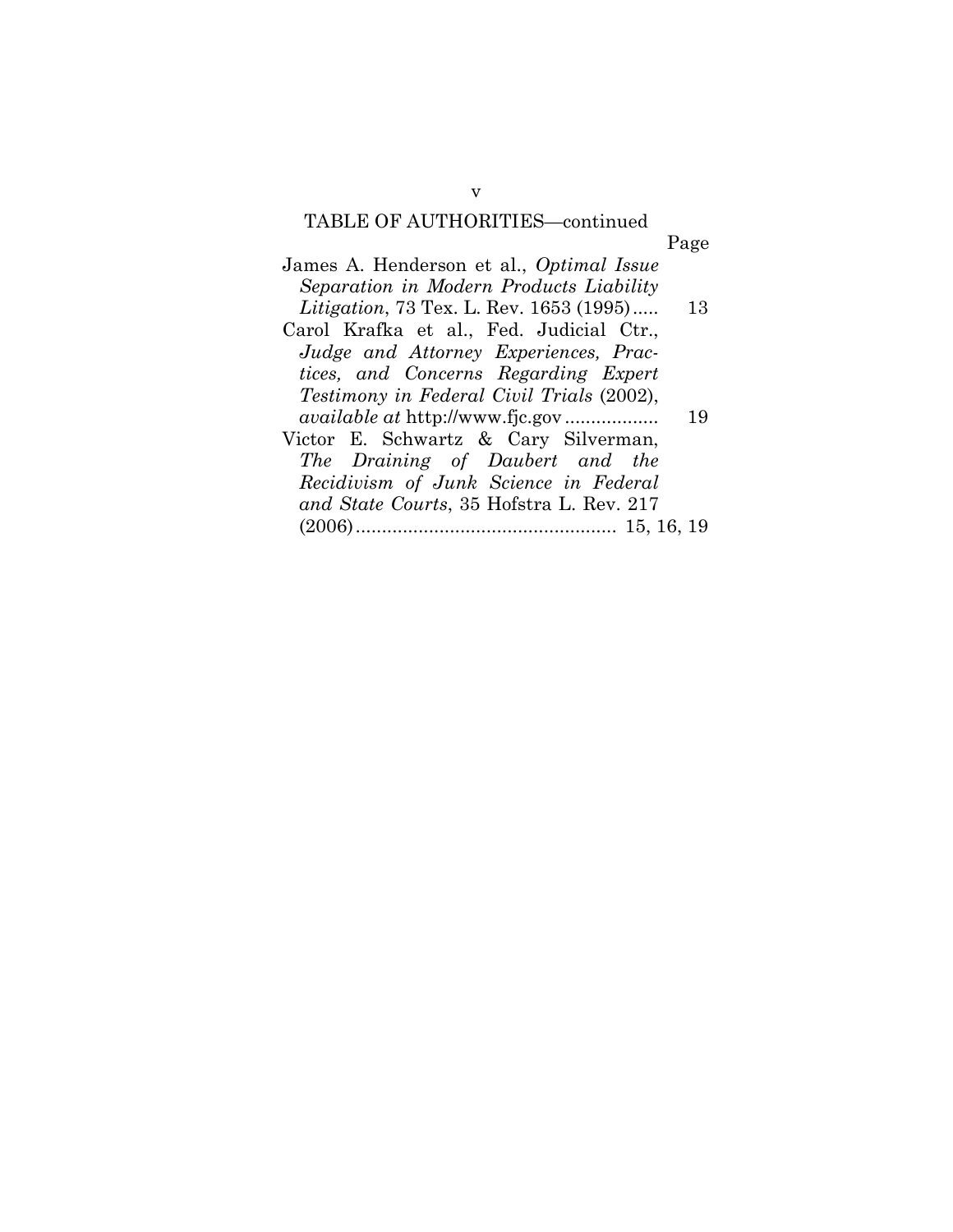#### **INTEREST OF** *AMICUS CURIAE* **DRI**[1](#page-6-0)

*Amicus curiae* DRI—the Voice of the Defense Bar is an international organization that includes more than 23,000 attorneys involved in the defense of civil litigation. DRI is committed to enhancing the skills, effectiveness, and professionalism of defense attorneys. Because of this commitment, DRI seeks to address issues germane to defense attorneys and the civil justice system, to promote the role of the defense attorney, to improve the civil justice system, and to preserve the civil jury. DRI has long been a voice in the ongoing effort to make the civil justice system more fair, efficient, and—where national issues are involved—consistent. To promote these objectives, DRI participates as *amicus* in cases, such as this one, raising issues of importance to its members, their clients, and the judicial system.

Recently, DRI has filed *amicus* briefs in cases involving the inconsistent application of law to matters of national importance. See, *e.g*., *Stolt-Nielsen S.A.* v. *Animalfeeds Int'l Corp.*, No. 08-1198 (U.S. argued Dec. 9, 2009). DRI long has been a participant in cases involving punitive damages, see *State Farm Mut. Auto. Ins. Co.* v. *Campbell*, 538 U.S. 408 (2003); *Gasperini* v. *Ctr. for Humanities, Inc.*, 518 U.S. 415 (1996); *Browning-Ferris Indus. of Vt., Inc.* v.

<span id="page-6-0"></span><sup>1</sup> Pursuant to Supreme Court Rule 37.6, *amicus curiae* DRI states that no counsel for any party authored this brief in whole or in part and that no entity or person, aside from *amicus curiae*, its members, and its counsel, made any monetary contribution towards the preparation and submission of this brief. Pursuant to Supreme Court Rule 37.2(a), counsel of record for all parties have received timely notice of *amicus curiae*'s intent to file this brief and have consented to the filing of this brief in letters on file with the Clerk's office.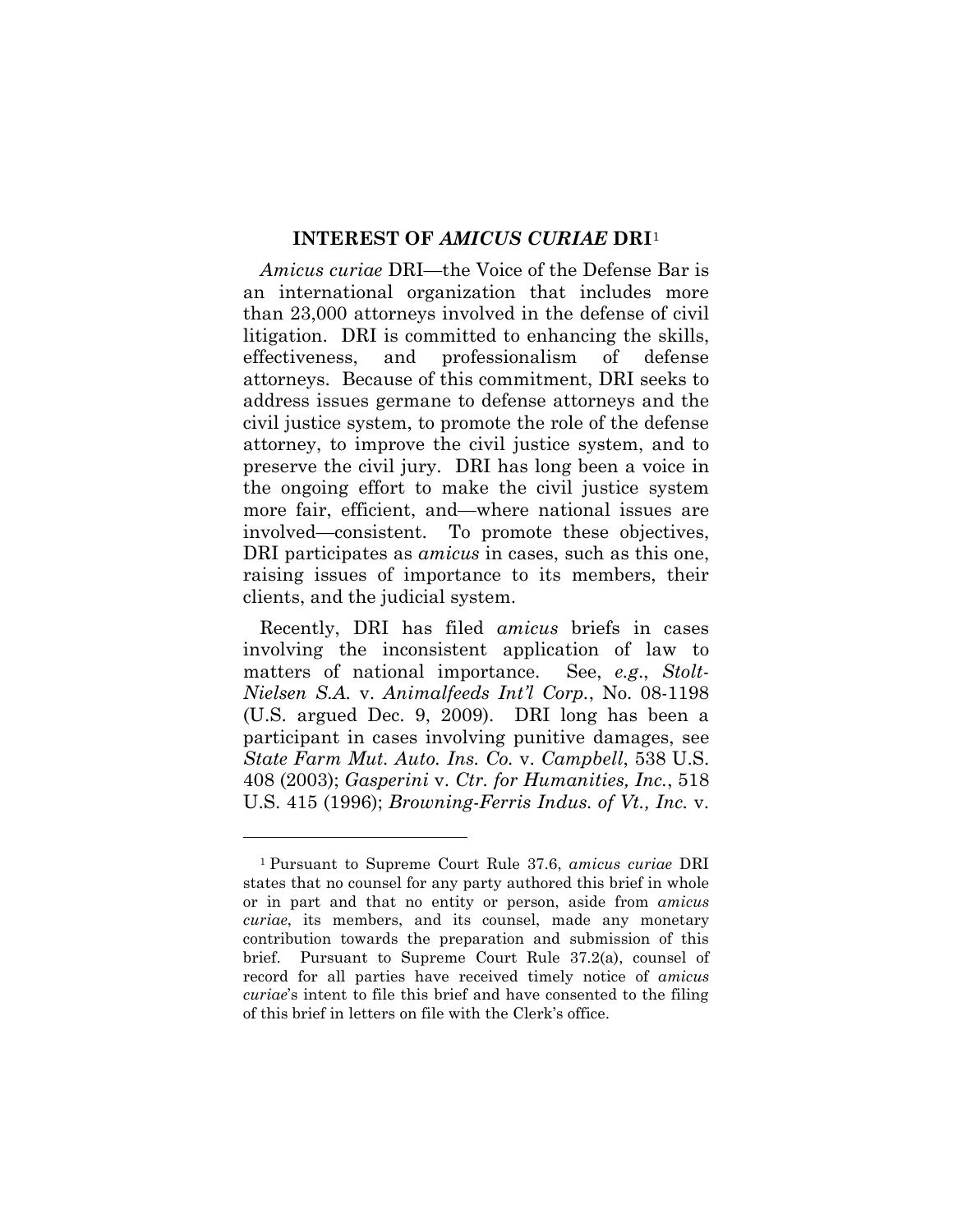*Kelco Disposal, Inc.*, 492 U.S. 257 (1989); *Ford Motor Co.* v. *Benetta Buell-Wilson*, No. 09-297 (U.S. filed Sept. 4, 2009), and the admission of expert evidence, see *Kumho Tire Co.* v. *Carmichael*, 526 U.S. 137 (1999); *Daubert* v. *Merrell Dow Pharms., Inc.*, 509 U.S. 579 (1993).

The decision below raises issues of special interest to DRI and its members. First, as to the punitive damages question, in the nearly 80 years since the Court's leading case in this area, *Gasoline Prods. Co.*  v. *Champlin Ref. Co.*, 283 U.S. 494 (1931), there has been significant confusion in the lower courts about whether and in what circumstances the issue of punitive damages may be separately retried and examined by a new jury. DRI and its members have considerable practical experience in cases involving punitive damages, including those involving complex product liability claims, that may assist the Court in evaluating the importance of this issue.

Second, as to the expert evidence issue, despite the guidance provided by this Court's decision in *Daubert*, in the last nearly two decades, the lower courts continue to take divergent approaches to its application. DRI and its members have substantial experience evaluating the proper admission and use of expert scientific evidence in federal courts, particularly in the context of multi-district product liability cases.

The lack of judicial consistency across the nation on the questions of federal law raised in the petition, coupled with the high stakes in many such cases, make this case a matter of particular significance to DRI and its members, and make the petition worthy of certiorari. On both questions, insufficient clarity in the governing standard has led to a lack of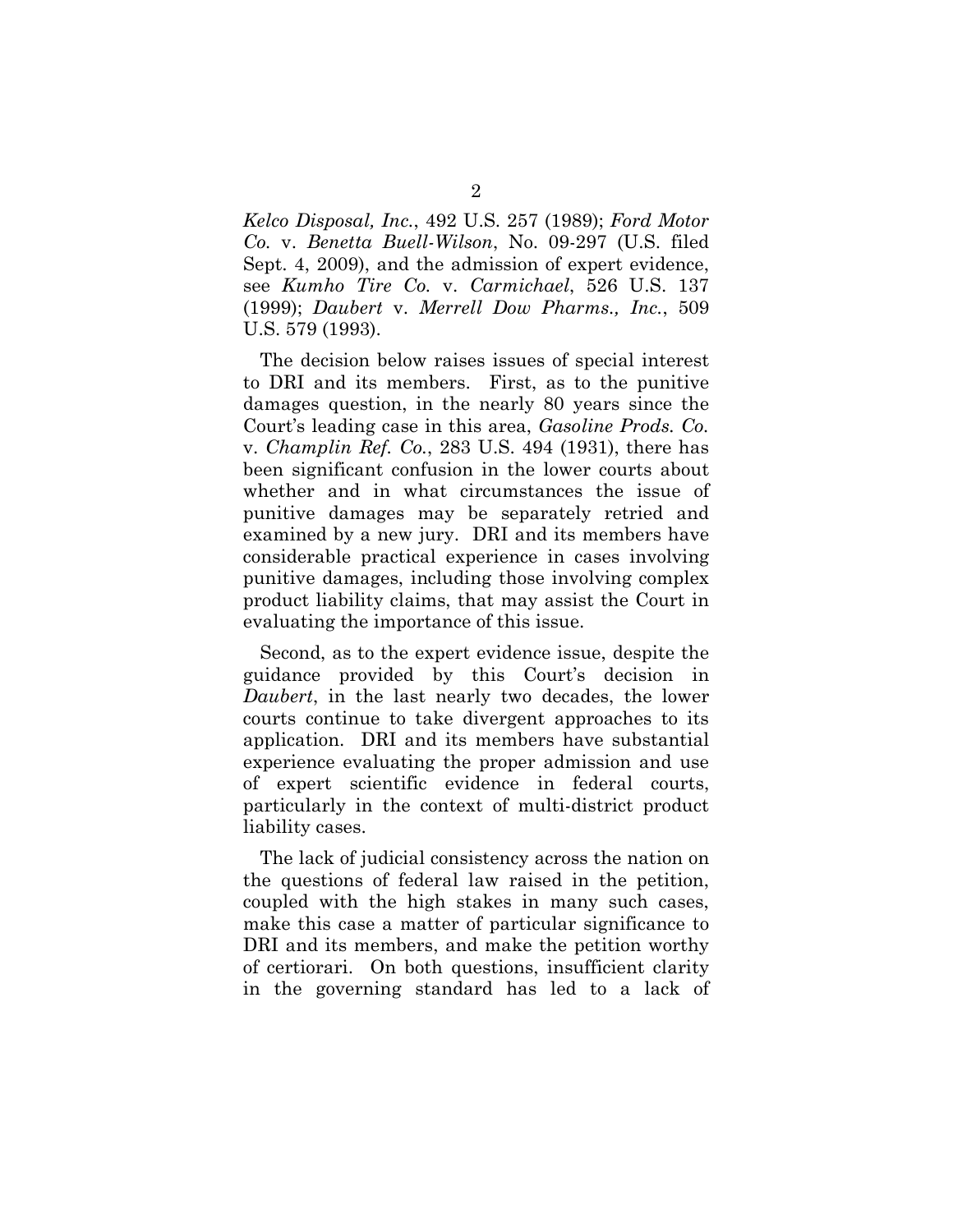uniformity among the lower courts that calls out for this Court's review.

#### **INTRODUCTION**

DRI will not repeat the reasons fully and persuasively explained in the petition for why the decision below warrants this Court's immediate review. Instead, DRI submits this *amicus* brief to amplify the legal and practical imperatives for granting certiorari in order to clarify the governing federal standards.

*First*, in the vast majority of civil litigation, the issues of liability and punitive damages are substantially intertwined. For example, in the typical mass tort pharmaceutical case, a key issue for both the liability and punitive damages inquiry is the degree of care or recklessness that went into the defendant's decisions to test and warn about its product. This connection is further enhanced in light of this Court's Due Process Clause benchmarks, which require assessing punitive damages in light of the overall context of the defendant's conduct in the particular case. In light of the fundamental link between these issues, they cannot be separated for trial by separate juries in accordance with the Seventh Amendment under the standard set forth by this Court in *Gasoline Products Co.* v. *Champlin Refining Co.*, 283 U.S. 494 (1931). Neither the constitutional defects nor the practical difficulties associated with partially retrying punitive damages can be overcome by remedial measures—such as interrogatories, special verdicts, and jury instructions—that some courts have resorted to in an attempt to cure this constitutionally infirm practice.

*Second*, there are substantial practical repercussions to the inconsistent application of the *Daubert*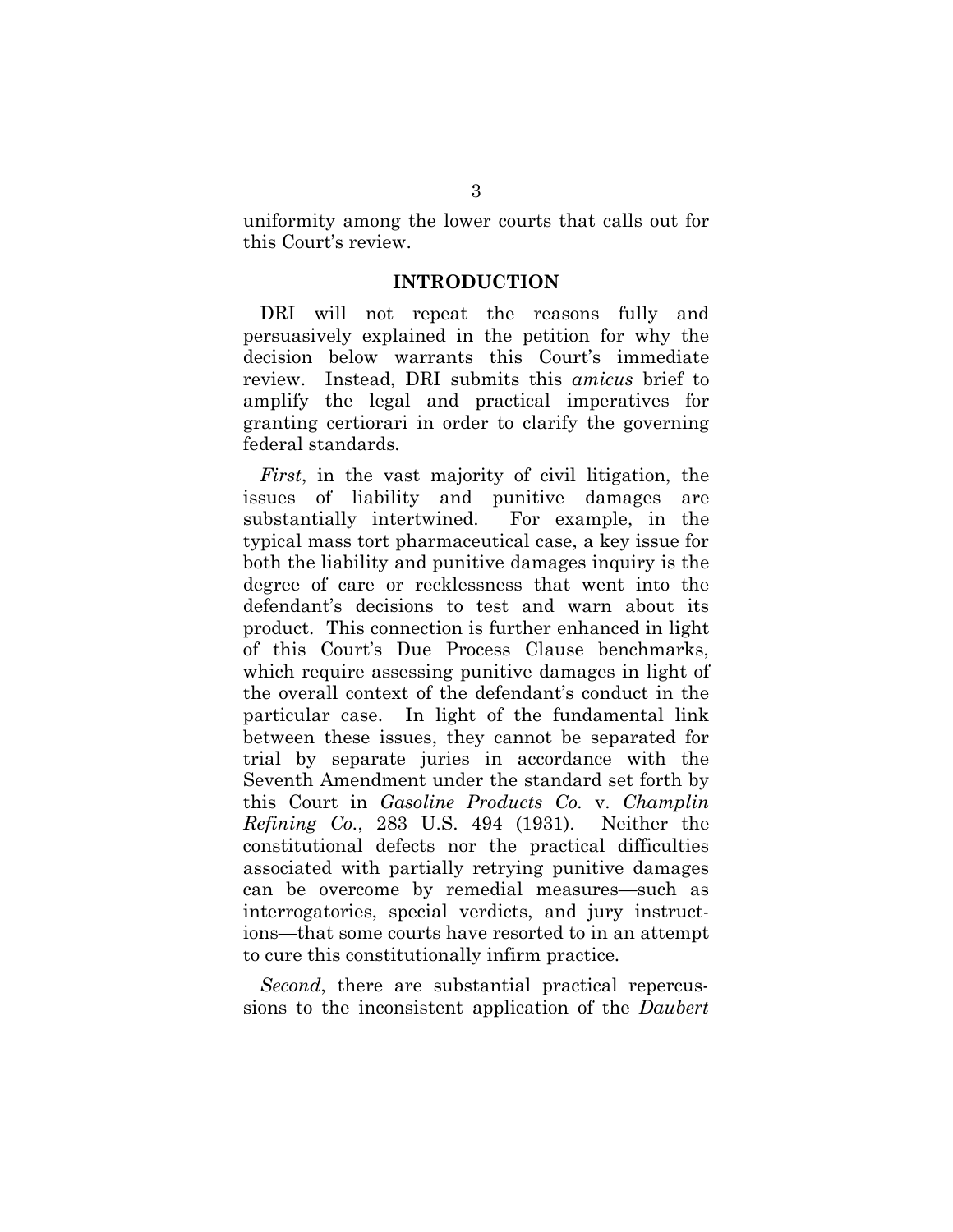standard. District courts are called on routinely to assess the relevance and reliability of expert testimony—testimony that is accorded special weight by the jury once it passes through the *Daubert*  threshold. But trial courts do not apply *Daubert* with consistent rigor and some do not even produce a clear record of the basis for their rulings. For civil litigators, these shortcomings have led to a number of problems, including unpredictable and inconsistent rulings on the admissibility of expert testimony, increased costs and inefficiencies in the litigation, and a weakening of *Daubert*'s objective that only expert testimony based on "good grounds" reach the jury. This case presents a prime opportunity for the Court to promote the policies underlying *Daubert* by requiring trial courts to articulate the base for their conclusions as a fundamental part of the *Daubert*  inquiry.

#### **REASONS FOR GRANTING THE PETITION**

**I. THIS COURT'S REVIEW IS NEEDED TO CLARIFY THAT THE RETRIAL OF PUNITIVE DAMAGES TO A NEW JURY VIOLATES THE SEVENTH AMENDMENT'S BAR ON RETRYING INTERWOVEN ISSUES OF FACT.**

The Seventh Amendment ensures the right to a trial by jury in civil cases.[2](#page-9-0) A fundamental aspect of this right is to safeguard against retrial of an issue

<span id="page-9-0"></span><sup>2</sup> The Seventh Amendment states:

In Suits at common law, where the value in controversy shall exceed twenty dollars, the right of trial by jury shall be preserved, and no fact tried by a jury, shall be otherwise reexamined in any Court of the United States, than according to the rules of the common law.

U.S. Const. amend. VII.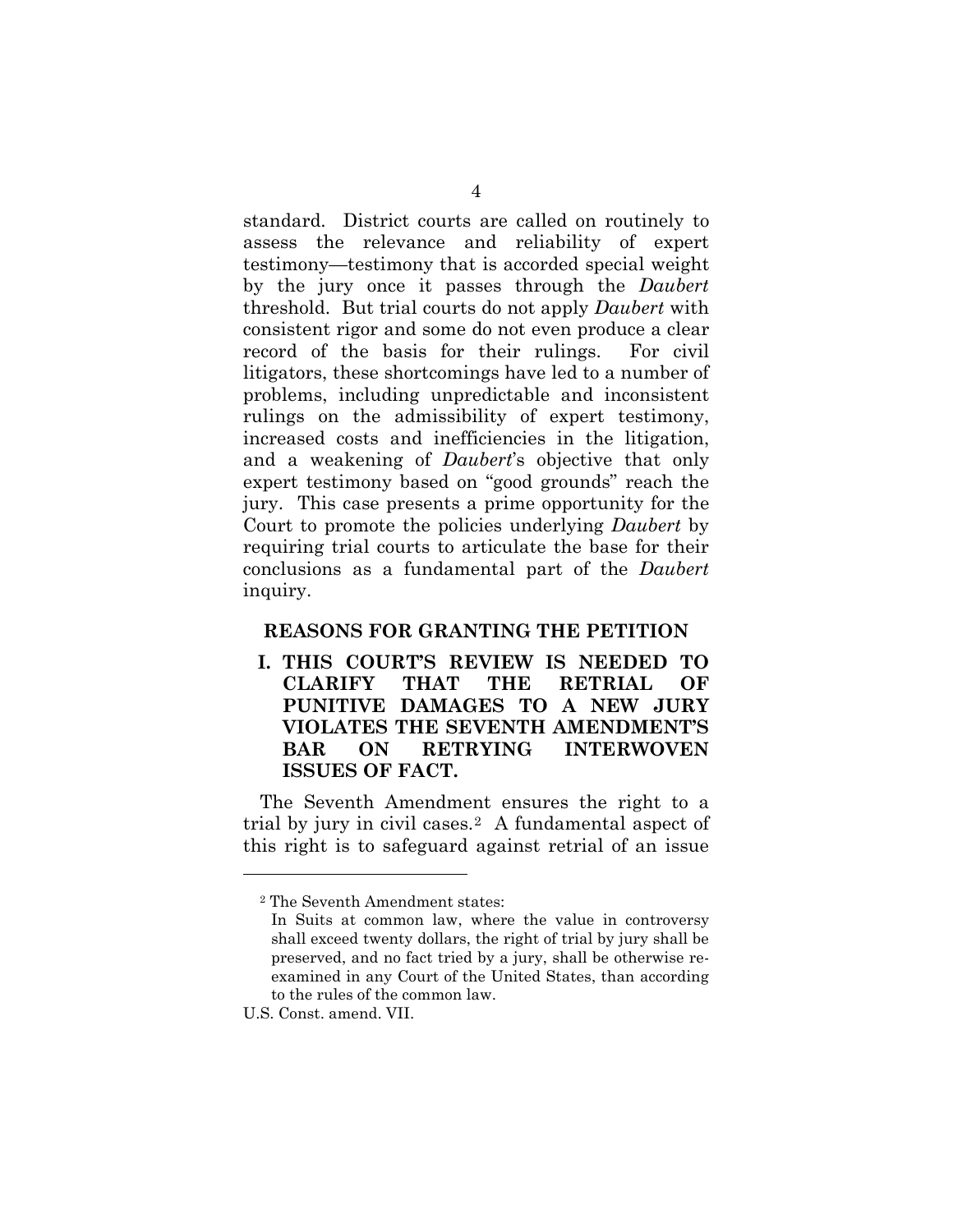before a second jury unless "it clearly appears that the issue to be retried is so distinct and separable from the others that a trial of it alone may be had without injustice." *Gasoline Prods. Co.*, 283 U.S. at 500. Retrial is barred where "the question of damages . . . is so interwoven with that of liability that the former cannot be submitted to the jury independently of the latter without confusion and uncertainty." *Id.*

Application of this "interwoven" standard to the context of punitive damages has sown considerable confusion in the lower courts. See Pet. 9-18 (detailing split in the circuits). As explained more fully hereafter, the inevitable overlap of factual considerations for liability and punitive damages determinations almost inexorably means that a partial retrial of punitive damages violates the Seventh Amendment. Given the overlapping factual predicates underlying compensatory and punitive damages determinations, evidence on liability almost always must be evaluated again in a retrial of punitive damages. See, *e.g.*, *Spence* v. *Bd. of Educ.*, 806 F.2d 1198, 1202 (3d Cir. 1986). This overlay between what the first jury has decided and what the second jury is being asked to decide necessarily invites the second jury to reexamine the fact findings of the first jury in violation of the Seventh Amendment's reexamination clause. See, *e.g.*, *Blyden* v. *Mancusi*, 186 F.3d 252, 268-69 (2d Cir. 1999). No procedural measures can adequately remedy this constitutional defect.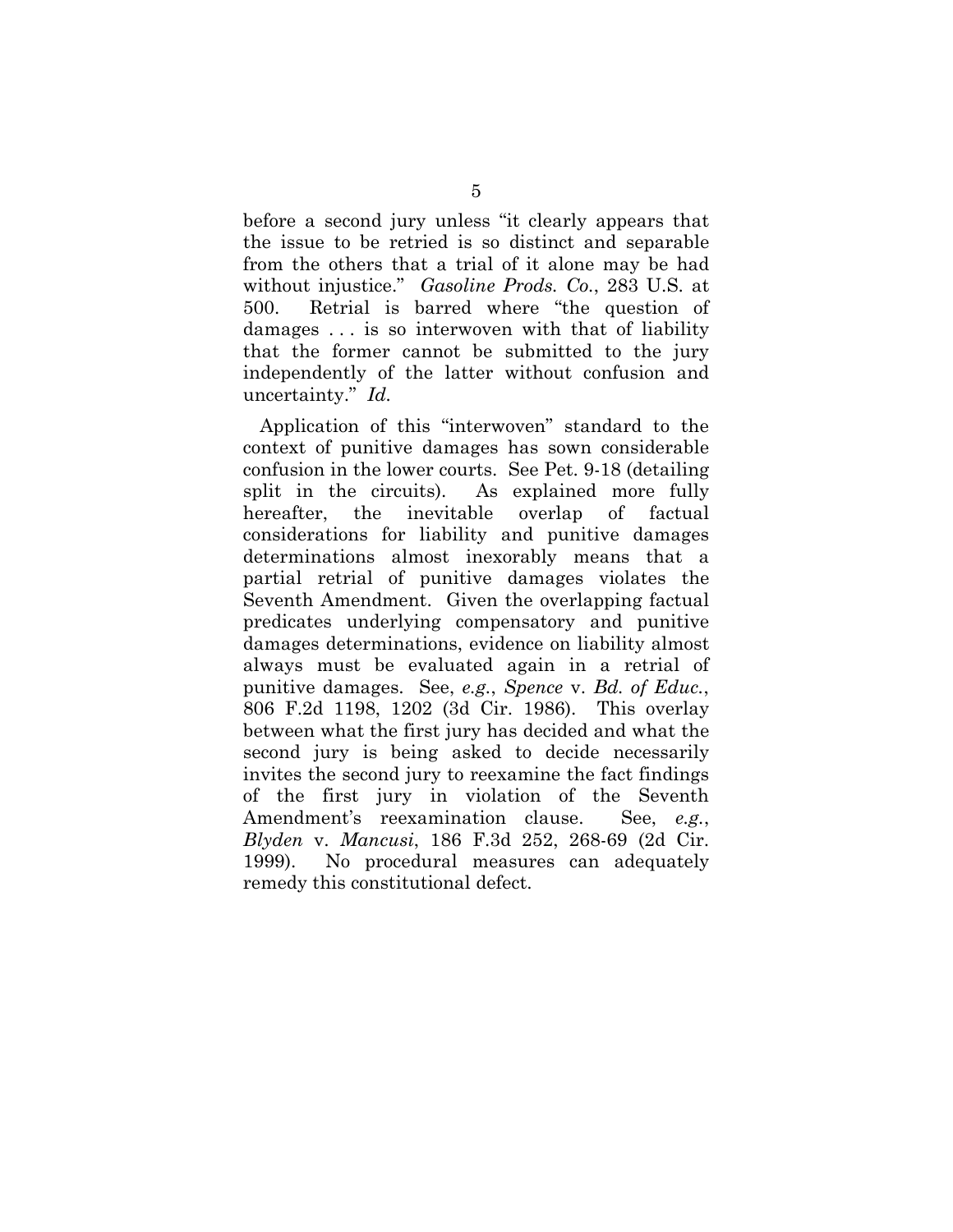## **A. Common Factual Predicates Underlying Liability And Punitive Damages Demonstrate That These Issues Are Fundamentally Linked.**

Punitive damages and liability are so interwoven in the ordinary case that punitive damages may not be subject to separate retrial under the *Gasoline Products* standard. In assessing punitive damages, the jury necessarily considers "the facts and circumstances of the defendant's conduct and the harm to the plaintiff." *State Farm*, 538 U.S. at 425. Typical considerations include the nature of the defendant's conduct, the extent of harm or potential harm caused by the conduct, the degree of care exercised by the defendant, and the intent of the defendant. See, *e.g.*, *TXO Prod. Corp.* v. *Alliance Res. Corp.*, 509 U.S. 443, 463 n.29 (1993) (plurality opinion); *Cooper Indus., Inc.* v. *Leatherman Tool Group, Inc.*, 532 U.S. 424, 446 (2001) (Ginsburg, J., dissenting). These considerations are closely linked to the typical inquiries involved in the jury's initial liability determination under well-known standards of negligence, strict liability, and the like. See, *e.g.*, *Mason* v. *Texaco, Inc.*, 948 F.2d 1546, 1554 (10th Cir. 1991); *Smyth Sales, Inc.* v. *Petroleum Heat & Power Co.*, 141 F.2d 41, 45 (3d Cir. 1944) ("[T]he determination of the amount of punitive damages, if any, to be awarded under the Connecticut law cannot appropriately take place except in connection with the consideration . . . of the defendant's liability and of all the circumstances which it is asserted give rise to that liability").

This Court's due process benchmarks for punitive damages underscore the important link between punitive damages and liability determinations. For example, a constitutionally valid punitive damages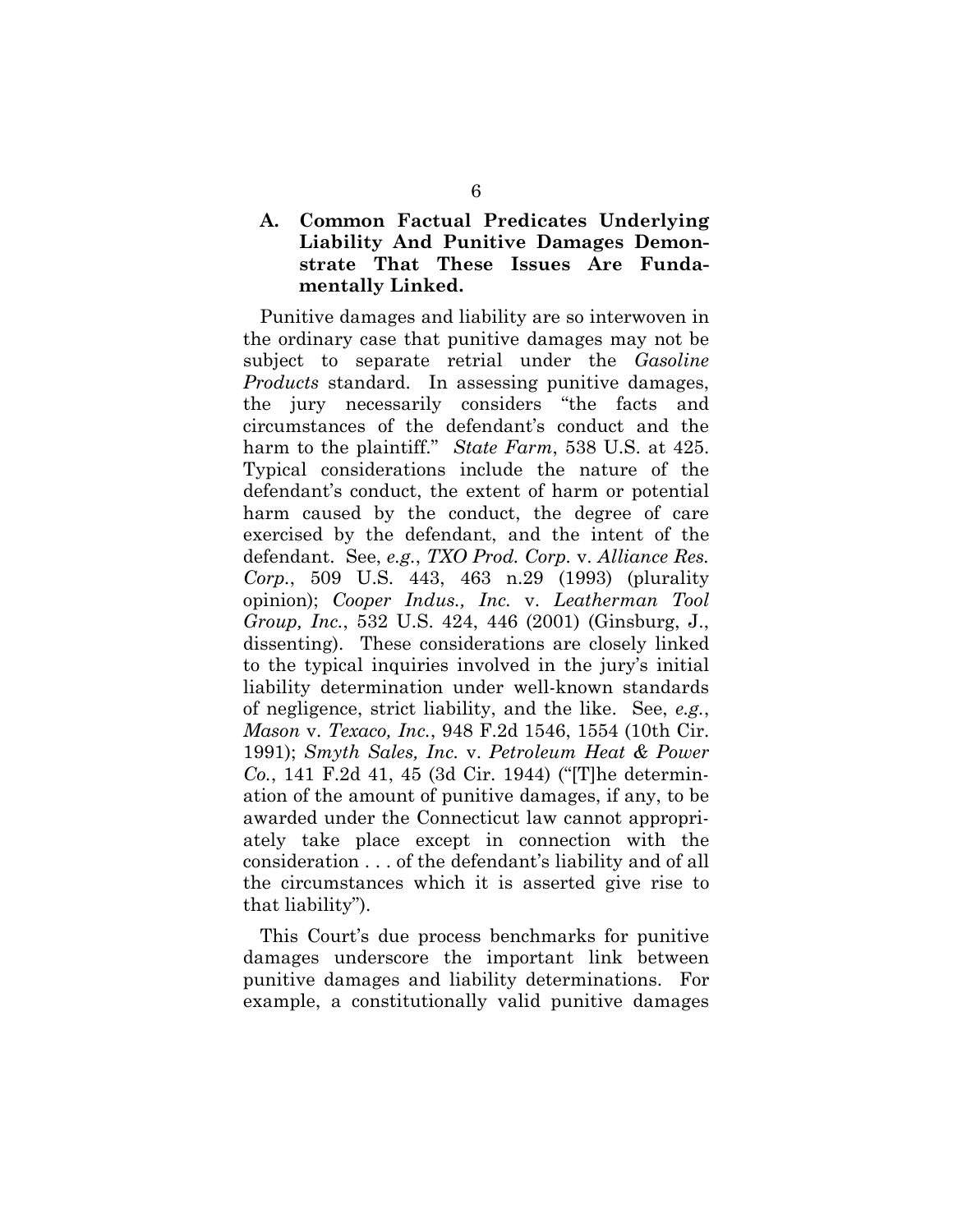award is informed by the degree of reprehensibility of the defendant's conduct, including whether the harm caused was physical, evinced an indifference to safety, or involved intentional bad conduct. See *BMW of N. Am., Inc.* v. *Gore*, 517 U.S. 559, 575-76 (1996). Punitive damages must be tied to the "specific harm suffered by the plaintiff," *State Farm*, 538 U.S. at 422, rather than the "injury . . . inflict[ed] upon nonparties," *Phillip Morris USA* v. *Williams*, 549 U.S. 346, 353 (2007). Under these guidelines, evidence admitted to establish a punitive damages award must focus on the defendant's conduct vis-à-vis the plaintiff. See *State Farm*, 538 U.S. at 422 ("conduct may be probative when it . . . ha[s] a nexus to the specific harm suffered by the plaintiff"). Part and parcel of these standards is the premise that the jury have sufficiently detailed knowledge of the specific circumstances of the defendant's conduct and the resulting injury to the plaintiff to assess fully the nature of the conduct—the same considerations that underlie the jury's assessments of liability.

The entanglement of factual considerations underlying liability and punitive damages is further highlighted by this Court's recognition that punitive damage "awards are the product of numerous, and sometimes intangible, factors; a jury imposing a punitive damages award must make a qualitative assessment based on a host of facts and circumstances unique to the particular case before it." *TXO*, 509 U.S. at 457; see also *Cooper Indus.*, 532 U.S. at 437 n.11 (recognizing the "fact-sensitive undertaking"); *Leading Cases*, 117 Harv. L. Rev. 226, 326 (2003) ("[D]etermining when, and what amount of, punitive damages are appropriate seems a subjective and fact-sensitive judgment.").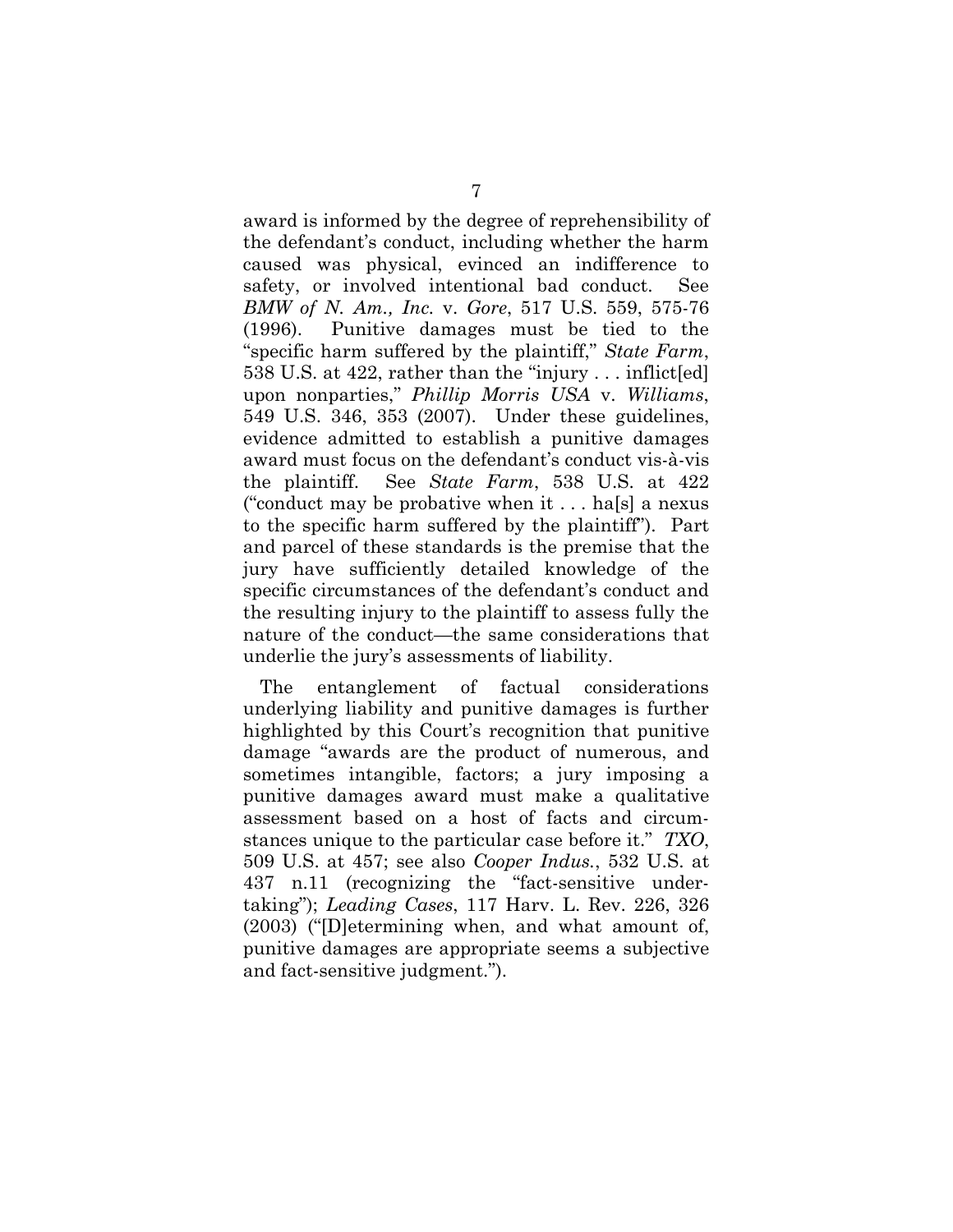In light of the interwoven factual predicates typically underlying liability and punitive damages determinations, lower courts have widely acknowledged that fairly retrying punitive damages requires the ability to repeat all or substantially all of the evidence on liability. See, *e.g.*, *Atlas Food Sys. & Servs., Inc.* v. *Crane Nat'l Vendors, Inc.,* 99 F.3d 587, 599-600 (4th Cir. 1996) ("[a]ll of the evidence relating to National Vendors' willful or wanton conduct was before the second jury" assessing punitive damages); *Robertson Oil Co.* v. *Phillips Petrol. Co.*, 871 F.2d 1368, 1376 (8th Cir. 1989) ("retrial of the punitive damage award will necessarily involve full development of Phillips' conduct"); *Spence*, 806 F.2d at 1202 ("to prove that the defendants' conduct warranted punitive damages, plaintiff would have to present to the jury all the facts leading up to defendants' decision to transfer her"); *Fury Imports, Inc.* v. *Shakespeare Co.*, 554 F.2d 1376, 1389 (5th Cir. 1977) ("an award of punitive damages should rest on the jury's assessment of all the evidence in the case"); *Olsen* v. *Correiro*, No. 92-10961-PBS, 1995 U.S. Dist. LEXIS 1715, at \*14 (D. Mass. Feb. 3, 1995) ("defendants' state of mind and conduct are inextricably intertwined with punitive damages," and thus "the parties are free to produce all relevant evidence within the framework of a partial trial in damages"); *Middleby Corp.* v. *Hussmann Corp.*, No. 90C2744, 1993 U.S. Dist. LEXIS 4445, at \*13 (N.D. Ill. Apr. 6, 1993) ("And all evidence offered in support of each alleged breach is relevant to Middleby's request for punitive damages.").[3](#page-13-0)

<span id="page-13-0"></span><sup>3</sup> The presentation of punitive damages evidence in the case below illustrates the point. The district court instructed the jury that evidence relevant to punitive damages included evidence presented in the liability phase, Trial Tr. XVI-2978,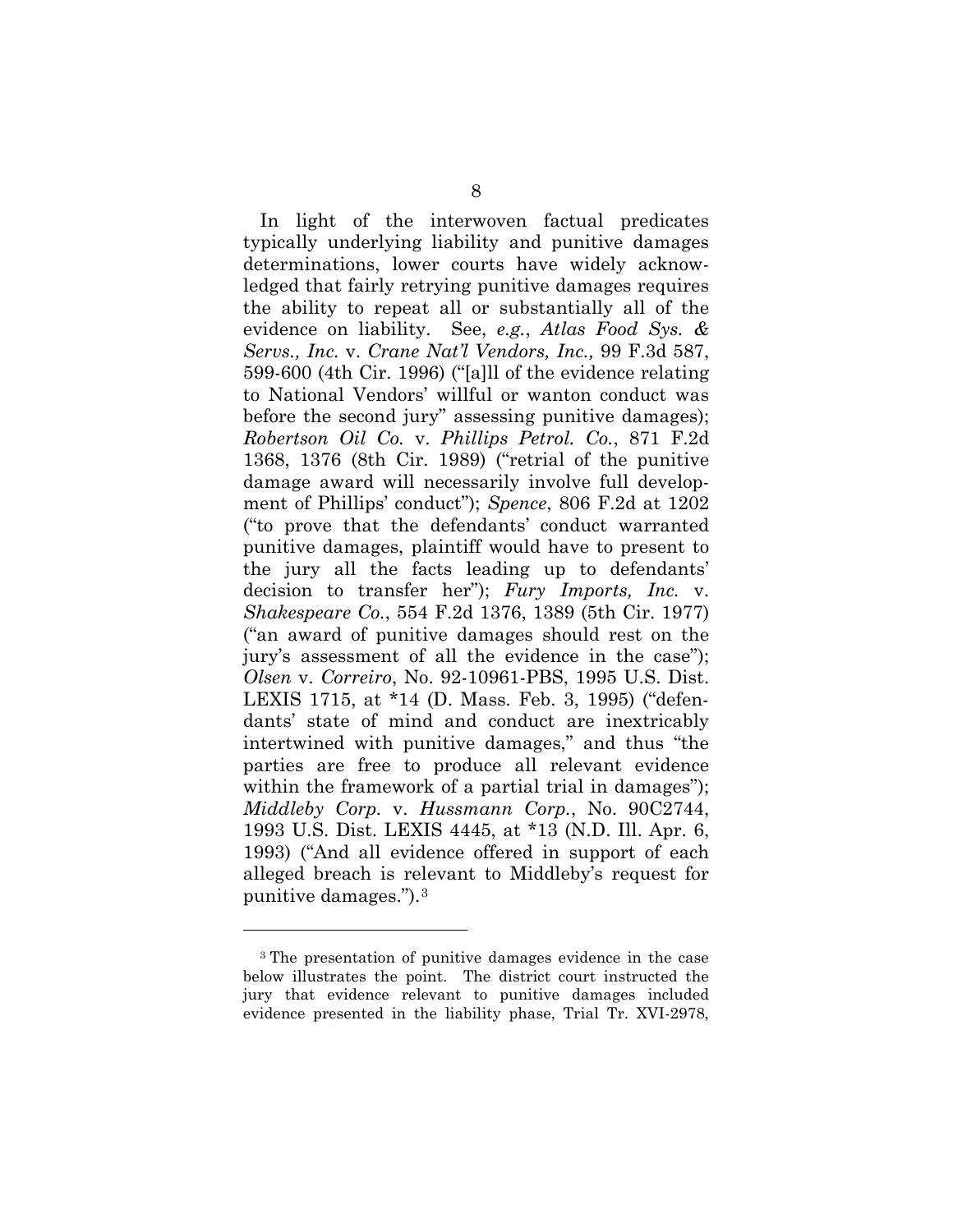Although recognizing this overlap, some courts nonetheless have permitted a new trial limited to punitive damages before a new jury. Compare *Atlas Food Sys. & Servs.*, 99 F.3d at 599-600 (permitting separate retrial of punitive damages), and *Robertson*, 871 F.2d at 1369 (same), and *Olsen*, 1995 U.S. Dist. LEXIS 1715, at \*12-15 (same), with *Spence*, 806 F.2d at 1202 (punitive damages cannot be separately retried), and *Fury Imports, Inc.*, 554 F.2d at 1389 (same), and *Middleby Corp.*, 1993 U.S. Dist. LEXIS 4445, at \*13-14 (same).

Repetition of evidence on liability in a separate retrial on punitive damages is an open invitation for the second jury to reexamine the factual conclusions decided by the first jury.[4](#page-14-0) Under the Reexamination Clause of the Seventh Amendment, a "given [factual] issue may not be tried by different, successive juries." *Blyden*, 186 F.3d at 268-69. This follows because "[t]he right to a jury trial . . . is a right to have juriable issues determined by the first jury impaneled to hear them (provided there are no errors warranting a new trial [of all of the issues]), and not reexamined by another finder of fact." *In re Rhone-Poulenc Rorer Inc.*, 51 F.3d 1293, 1302-03 (7th Cir. 1995) (Posner, J.).

This Court already has made clear that the Seventh Amendment would not permit an appellate court to reexamine the findings of fact underlying a punitive

<sup>2983,</sup> and plaintiff's counsel relied on that liability-phase evidence to seek punitive damages, *id.* XV-2647-48; *id.* XVI-3020.

<span id="page-14-0"></span><sup>4</sup> This concern, of course, arises only when there are *different* juries considering the same factual issue. *See In re Rhone-Poulenc Rorer Inc.*, 51 F.3d 1293, 1302-03 (7th Cir. 1995) (Posner, J.) ("The problem is not inherent in bifurcation. It does not arise when the *same* jury is to try the successive phases of the litigation.") (emphasis added).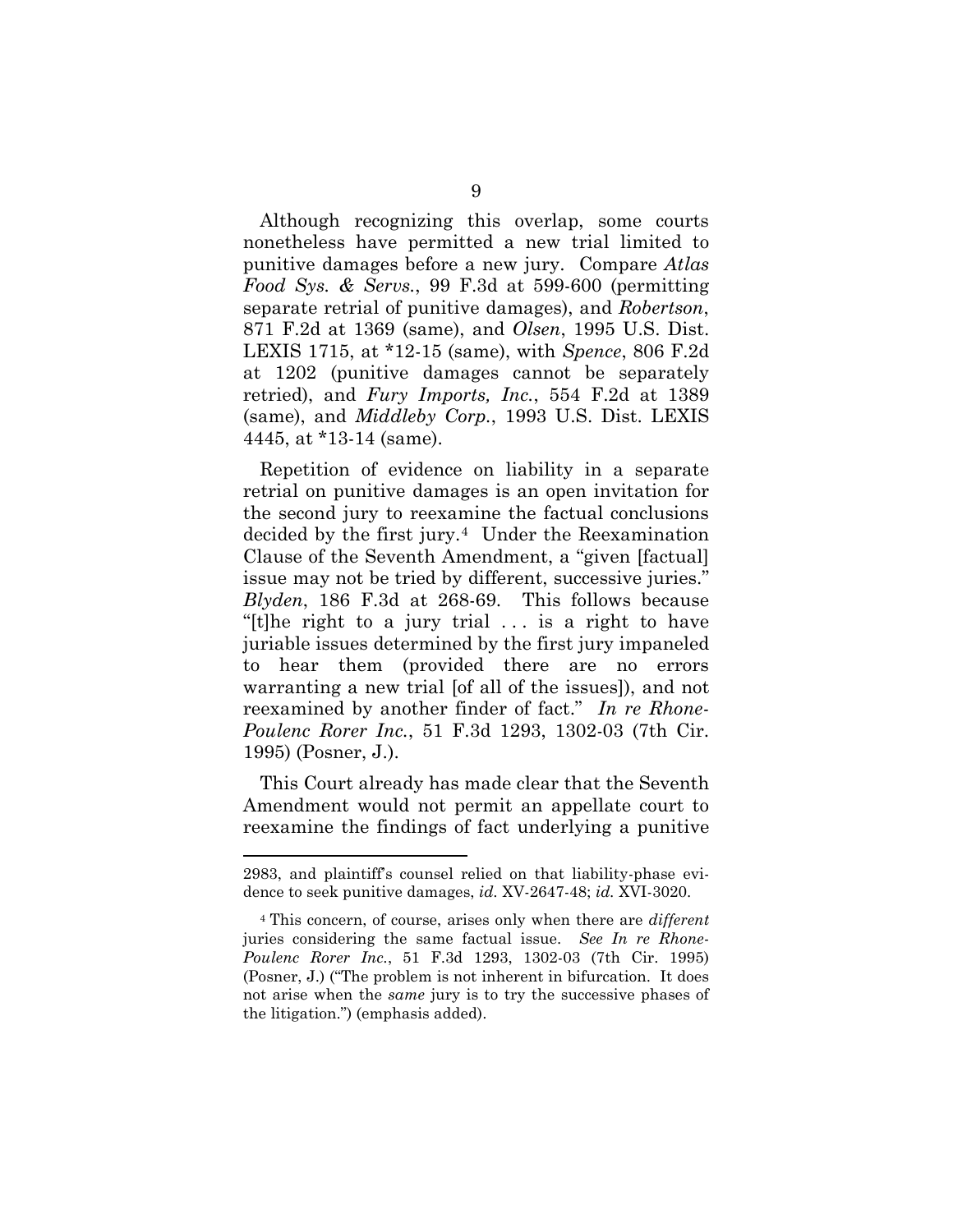damages award. In *Cooper Industries*, this Court held that although "the *level* of punitive damages is not really a fact tried by the jury"—and thus that an appellate court can review *de novo* the amount of a punitive damages award, 532 U.S. at 437, 443 (internal quotation marks omitted) (emphasis added)—"the jury's application of . . . [punitive damages] instructions may have depended on specific findings of fact," and "nothing in our decision today suggests that the Seventh Amendment would permit a court, in reviewing a punitive damages award, to disregard such jury findings." *Id.* at 339 n.12. The Seventh Amendment precludes a second jury from doing the same.

In the related context of precluding bifurcation of trial issues by separate juries from the outset of a trial, application of the *Gasoline Products* rule:

"is dictated for the very practical reason that if separate juries are allowed to pass on issues involving overlapping legal and factual questions the verdicts rendered by each jury could be inconsistent."

. . . .

 $\overline{a}$ 

. . . At a bare minimum, a second jury will rehear evidence of the defendant's conduct. . . . In such a situation, the second jury would be impermissibly reconsidering the findings of a first jury.

*Castano* v. *Am. Tobacco Co.*, 84 F.3d 734, 750-51 (5th Cir. 1996).[5](#page-15-0) These same risks apply to a partial

<span id="page-15-0"></span><sup>5</sup> The courts of appeals likewise disagree on the application of *Gasoline Products* to the question of pre-trial bifurcation of issues for trial by separate juries. *See*, *e.g.*, *Valentino* v. *Carter-Wallace, Inc.*, 97 F.3d 1227, 1232 (9th Cir. 1996) (the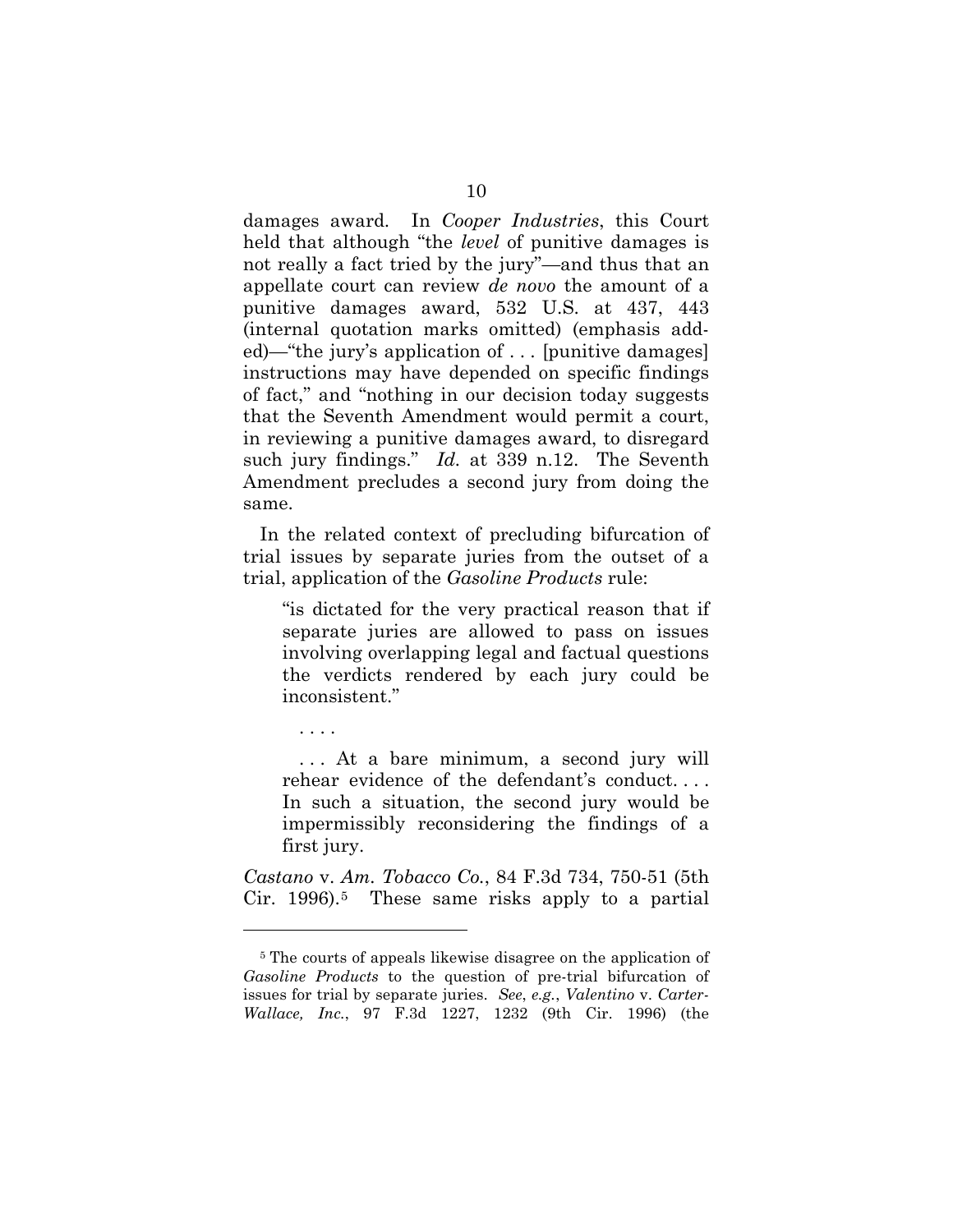retrial of punitive damages given the overlap of factual considerations underlying liability and punitive damages. See *supra* at 6-8.

## **B. Trial Management Techniques Cannot Adequately Remedy The Constitutional Defect—Another Issue On Which The Lower Courts Have Divided.**

The lower federal courts also have divided on whether judicial management techniques, such as instructions to the second jury, special verdict forms, or interrogatories with a general verdict, can effectively disentangle punitive damages from liability further underscoring the need for resolution by this Court. Compare, *e.g.*, *Robertson*, 871 F.2d at 1376 (allowing partial retrial of punitive damages alone because "[t]he district court may by proper instructions inform the jury as to the relationship between actual damages and punitive damage considerations"), with *Pryer* v. *C.O. 3 Slavic*, 251 F.3d 448, 457-58 (3d Cir. 2001) ("we decline to adopt the practice . . . promulgated in other circuits whereby new trials are permitted solely on [punitive] damages with cautionary instructions to the second jury"). See also *Brooks* v. *Brattleboro Mem'l Hosp.*, 958 F.2d 525, 531 (2d Cir. 1992) ("Even when special interrogatories are used, a partial retrial is still not warranted where . . . an issue erroneously decided is inextricably interwoven with other issues in the case."); *Crane* v. *Consol. Rail Corp.*, 731 F.2d 1042, 1050 (2d Cir. 1984) (Friendly, J.) ("'detailed special verdicts [may] enabl[e] a trial or a reviewing court to be

<sup>&</sup>quot;constitutional concern of the *Rhone-Poulenc* court may not be fully in line with the law of this circuit"). This division further underscores the need for this Court's guidance on whether separate juries may, consistent with the Seventh Amendment, consider liability and punitive damages in a civil trial.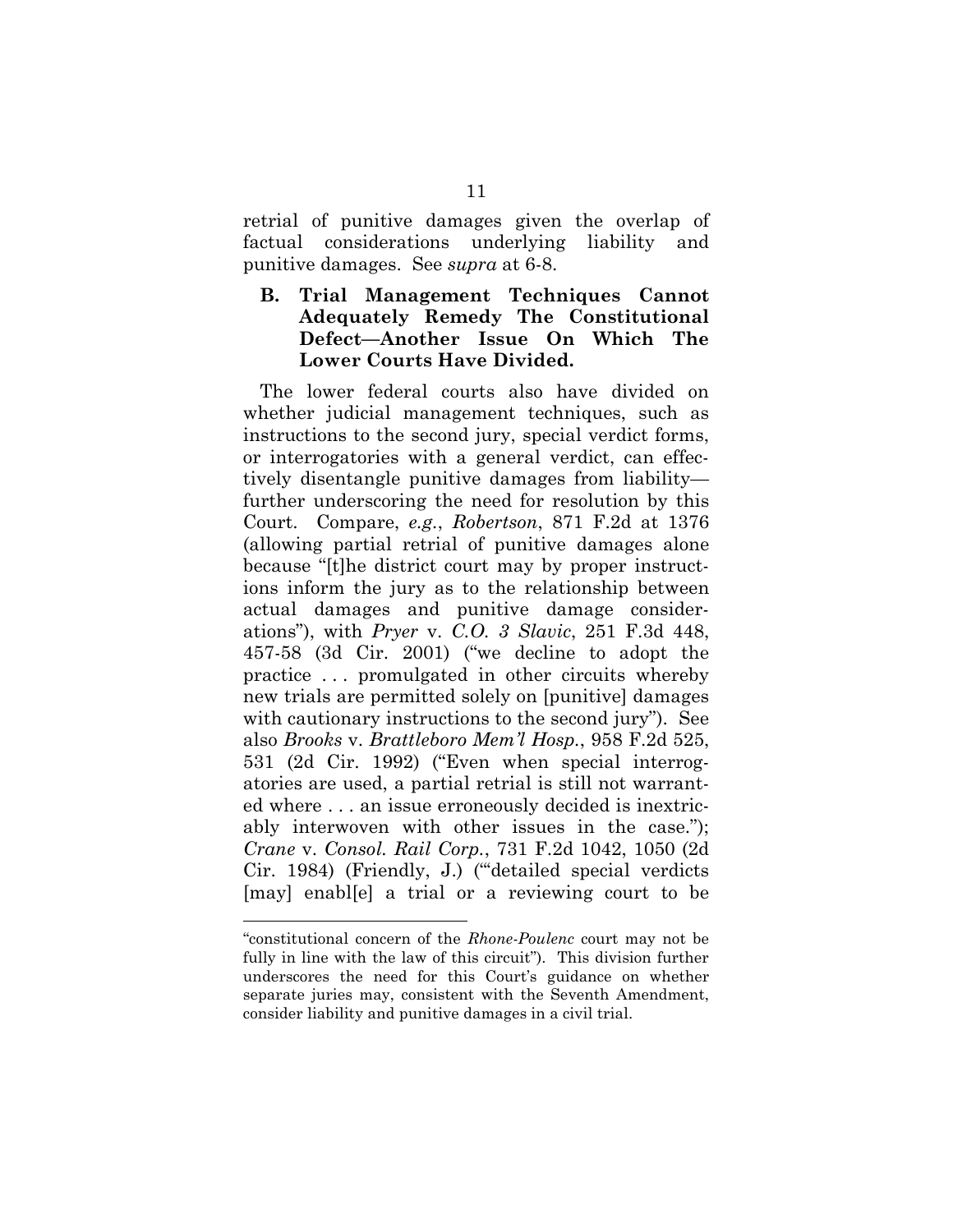reasonably certain that an erroneous verdict was reached independent of another verdict'").

First, there are a number of practical difficulties with these techniques. For a special verdict form to be effective, "the court must carefully craft the verdict form for the first jury so that the second jury knows what has been decided already. If the first jury makes sufficiently detailed findings, those findings are then akin to instructions for the second jury to follow." Steven S. Gensler, *Bifurcation Unbound*, 75 Wash. L. Rev. 705, 736-37 (2000) (footnote omitted). In the context of a punitive damages assessment, even if the second jury were instructed to accept the conclusions of the first jury as to liability, the large number of overlapping factual considerations that form a punitive damages analysis makes it virtually impossible for a special verdict form to be sufficiently comprehensive to avoid the specter of reexamination. See, *e.g.*, *TXO Prod. Corp.*, 509 U.S. at 457 (recognizing "numerous . . . factors").[6](#page-17-0)

Instructions cannot prevent reexamination when there is a lack of clarity about the boundaries of the first jury's verdict. This risk is compounded by the broad nature of the information required for the assessment of punitive damages, when there is a misunderstanding by the second jury, or when the

<span id="page-17-0"></span><sup>6</sup> Special verdict forms and interrogatories have other downsides. They can increase the complexity of deliberations and the likelihood of inconsistent verdicts. *Manual for Complex Litigation* §§ 11.633, 12.451 (4th ed. 2004). They tend to be difficult for parties to agree on, and thus can ratchet up already high litigation costs, as well as exhaust already taxed judicial resources. *Id.* § 11.633.Because it is impossible to know in advance which cases might require a retrial, these measures would have to be put in place in every trial involving punitive damages, greatly magnifying costs.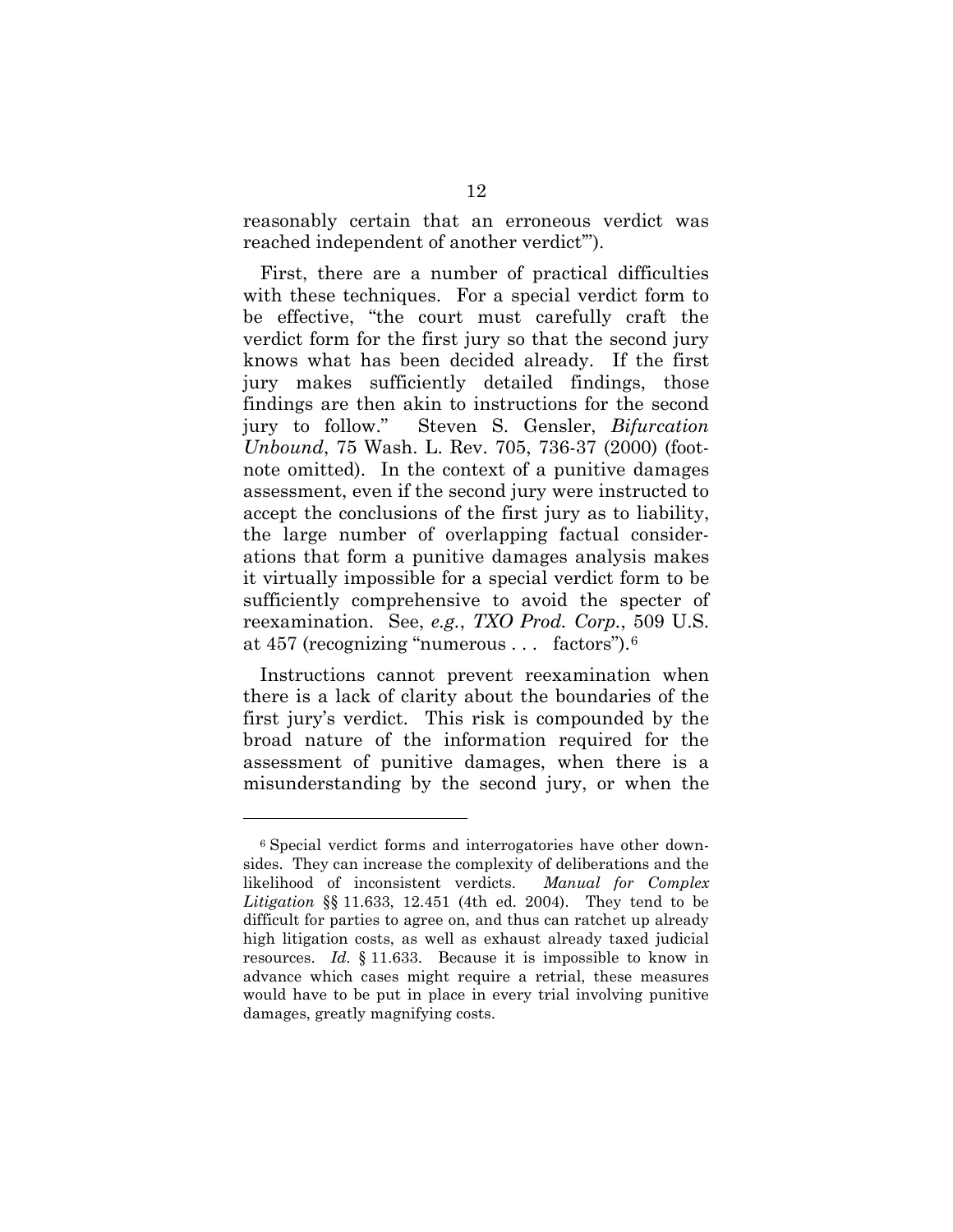second jury viewed common facts differently from the first. Research confirms that instructions cannot adequately curb the risk of reexamination: even when instructed otherwise, there is considerable risk that jurors still will decide the case according to their view of the case as a whole. *See* James A. Henderson et al., *Optimal Issue Separation in Modern Products Liability Litigation*, 73 Tex. L. Rev. 1653, 1654 n.8, 1667, 1695 (1995) (citing studies to this effect).

Even if instructions could effectively prevent reexamination, and they cannot, instructing the second jury on the liability findings of the first jury improperly divests the second jury of the chance to draw all permissible inferences from that evidence and inappropriately undermines its discretion in awarding punitive damages. See *Cooper Indus.*, 532 U.S. at 437 n.11. The competing concerns of avoiding reexamination and permitting discretion ultimately lead to a Seventh Amendment Catch 22: the more the second jury is constrained by instructions to limit reexamination, the less discretion it can exercise in the award of punitive damages, and *vice versa*.

In all events, as a practical matter, it is difficult to see how the partial retrial of punitive damages alone, rather than the entire matter, enhances judicial efficiency. If all of the evidence on liability must be presented for a proper retrial on punitive damages, the partial retrial offers little or no gain in efficiency, especially when offset against the concerns of jury confusion and reexamination. As long as the same evidence is being presented again, the jury should be able to apply it to all the issues. See generally *Sears*  v. *S. Pac. Co.*, 313 F.2d 498, 503 (9th Cir. 1963).

In sum, there are both jurisprudential and practical reasons for this Court to decide how the lower courts should respond when a punitive damages verdict is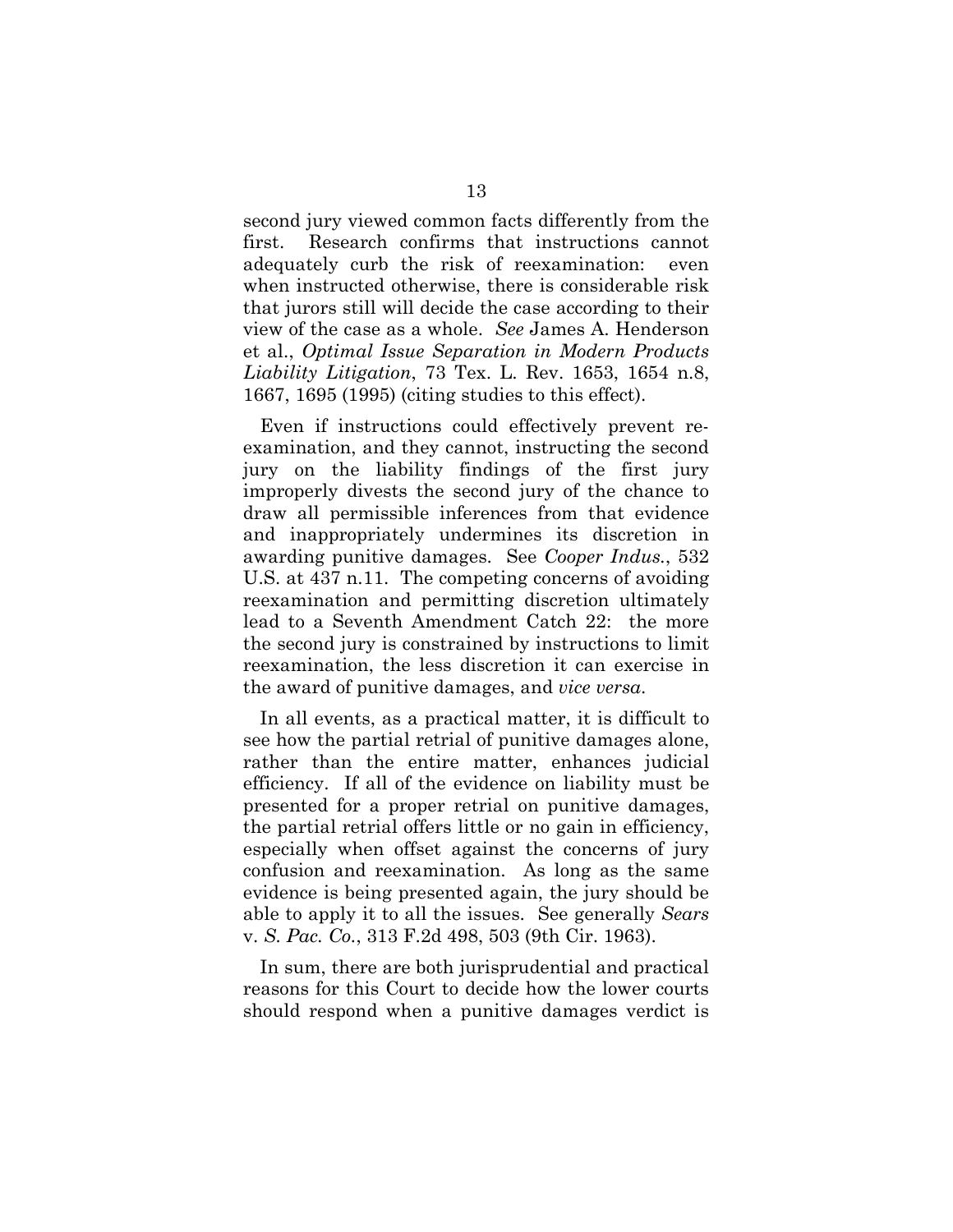set aside and a second jury trial is required. The decisional conflicts coupled with the costs of uncertainty more than warrant certiorari on this issue.

### **II. REVIEW IS NEEDED TO CLARIFY THE SCOPE OF THE TRIAL COURT'S GATE-KEEPING ROLE UNDER** *DAUBERT***.**

This Court's review also is needed to bring clarity to the manner in which trial courts fulfill their gatekeeping role with respect to expert testimony*.*  Under *Daubert*, "the trial judge must ensure that any and all scientific testimony or evidence admitted is not only relevant, but reliable." 509 U.S. at 589. *Daubert* set out four factors that bear on this inquiry, including whether the theory or technique (1) can be and has been tested, (2) has been subjected to peer review and publication, (3) has a known or potential rate of error and the existence of standards to control its operation, and (4) is generally accepted in the relevant scientific community. *Id.* at 593-94. Although the *Daubert* inquiry is "a flexible one," the trial court must engage in "a preliminary assessment of whether the reasoning or methodology underlying the testimony is scientifically valid and . . . properly can be applied to the facts in issue." *Id.* at 592-94. In *Kumho Tire Co.* v. *Carmichael*, this Court further explained that notwithstanding a trial court's "considerable leeway" in determining precisely how to conduct the reliability analysis, it "should consider the specific factors identified in *Daubert* where they are reasonable measures of the reliability of expert testimony." 526 U.S. at 152.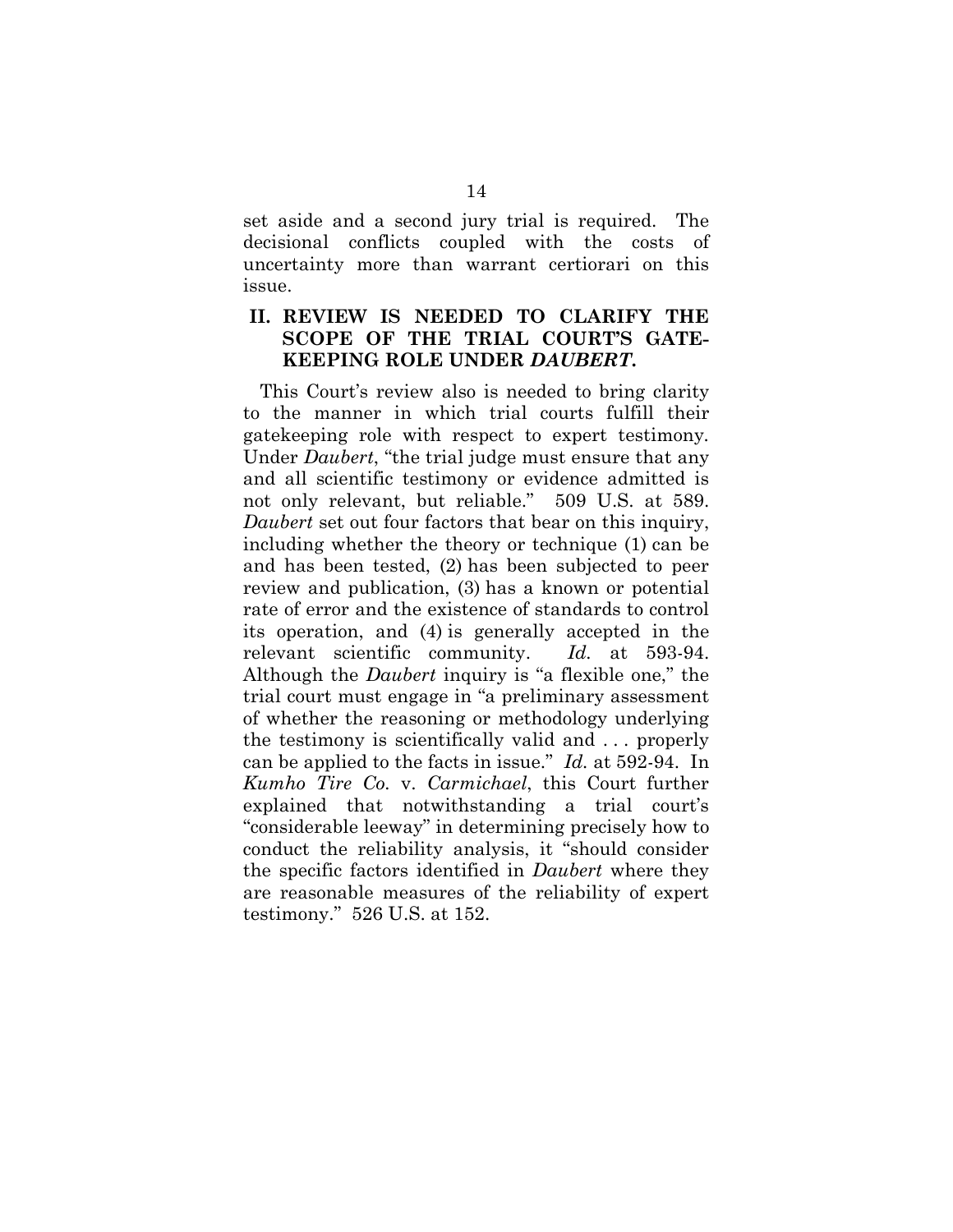### **A. Expert Testimony Presents Special Concerns That Underscore The Need For Clear, On-The-Record** *Daubert* **Findings.**

Expert witness testimony requires close judicial scrutiny for a number of reasons. First, the Federal Rules of Evidence "grant expert witnesses testimonial latitude unavailable to other witnesses." *Kumho Tire*, 526 at 148. Experts may present opinions not based on firsthand knowledge or observation, *id.*, offer testimony based on otherwise inadmissible evidence, such as hearsay, see Fed. R. Evid. 703, and even embrace an ultimate issue in the case, see *id.* 704(a). In light of this latitude, and the credence jurors may give to someone designated by the judge as an "expert," this testimony has a significant potential to influence the jury's verdict. See *Daubert*, 509 U.S. at 595 (the expert's opinion "can be both powerful and quite misleading because of the difficulty in evaluating it") (internal quotation marks omitted); Victor E. Schwartz & Cary Silverman, *The Draining of Daubert and the Recidivism of Junk Science in Federal and State Courts*, 35 Hofstra L. Rev. 217, 220 (2006) (explaining that expert witnesses enjoy "extraordinary powers and privileges in court" that are not available to lay witnesses).

Second, experts provide testimony on matters beyond the realm of the typical juror's knowledge. See Fed. R. Evid. 702 (defining expert testimony as relaying "scientific, technical, or other specialized knowledge"). Accordingly, a jury presented with "expert" testimony will be less likely to evaluate the expert's conclusions critically and more likely to give special weight to those opinions merely based on their "scientific" or specialized nature. See *People* v. *Leahy*, 882 P.2d 321, 325 (Cal. 1994) ("'Lay jurors tend to give considerable weight to "scientific"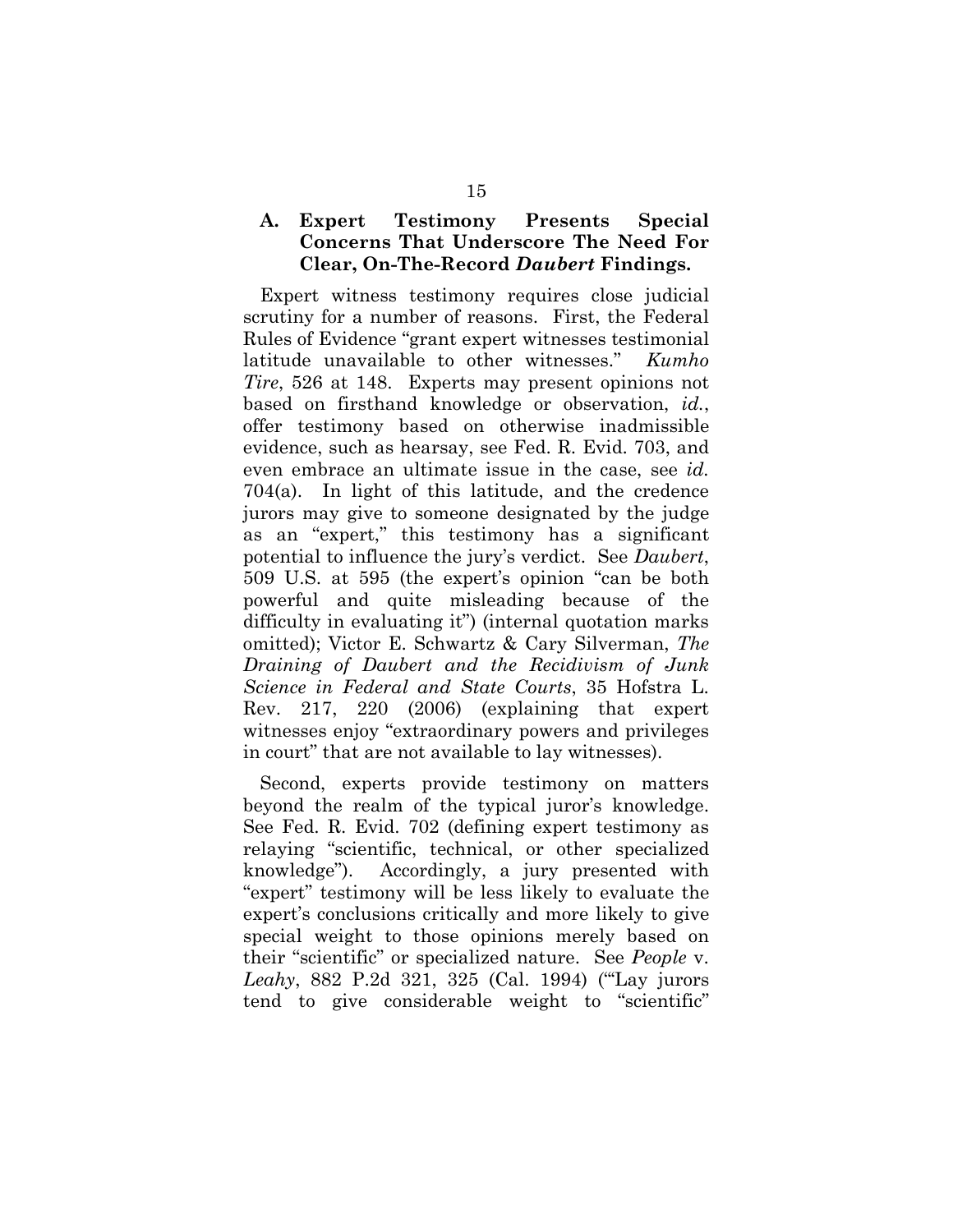evidence when presented by "experts" with impressive credentials.'"); *State* v. *O'Key*, 899 P.2d 663, 672 (Or. 1995) ("Evidence perceived by lay jurors to be scientific in nature possesses an unusually high degree of persuasive power.").

Because jurors often attribute an "aura of special reliability and trustworthiness" to expert opinion, *United States* v. *Amaral*, 488 F.2d 1148, 1152 (9th Cir. 1973), testimony that fails to meet *Daubert* standards is likely to confuse the issues, mislead the jury, and result in unfair prejudice. See *Daubert*, 509 U.S. at 595; see also *O'Key*, 899 P.2d at 678 n.20 ("Evidence that purports to be based on science beyond the common knowledge of the average person that does not meet the judicial standard for scientific validity can mislead, confuse, and mystify the jury.").

These concerns underscore the need for trial courts to be vigilant in the performance of their gatekeeping function. See *Kumho Tire*, 526 U.S. at 158-59 (Scalia, J., concurring) (remarking that trial court's discretion in determining reliability "is not discretion to abandon the gatekeeping function" and "is not discretion to perform the function inadequately"). Yet, trial courts continue to struggle with how to apply *Daubert*, leading to inconsistent rulings on the type of expert testimony that may be put before the jury. See Pet. 22-26 (discussing division in the lower courts); *985 Assocs., Ltd.* v. *Daewoo Elecs. Am., Inc.*, 945 A.2d 381, 384 (Vt. 2008) (noting the "lack of a determinative standard" has led to inconsistent decisions under analogous state Rule 702) (citing Cassandra H. Welch, *Flexible Standards, Deferential Review: Daubert's Legacy of Confusion*, 29 Harv. J.L. & Pub. Pol'y 1085, 1094 (2006)). This division has led to confusion and, ultimately, the weakening of the gatekeeping function. See Pet. 22-26; Schwartz &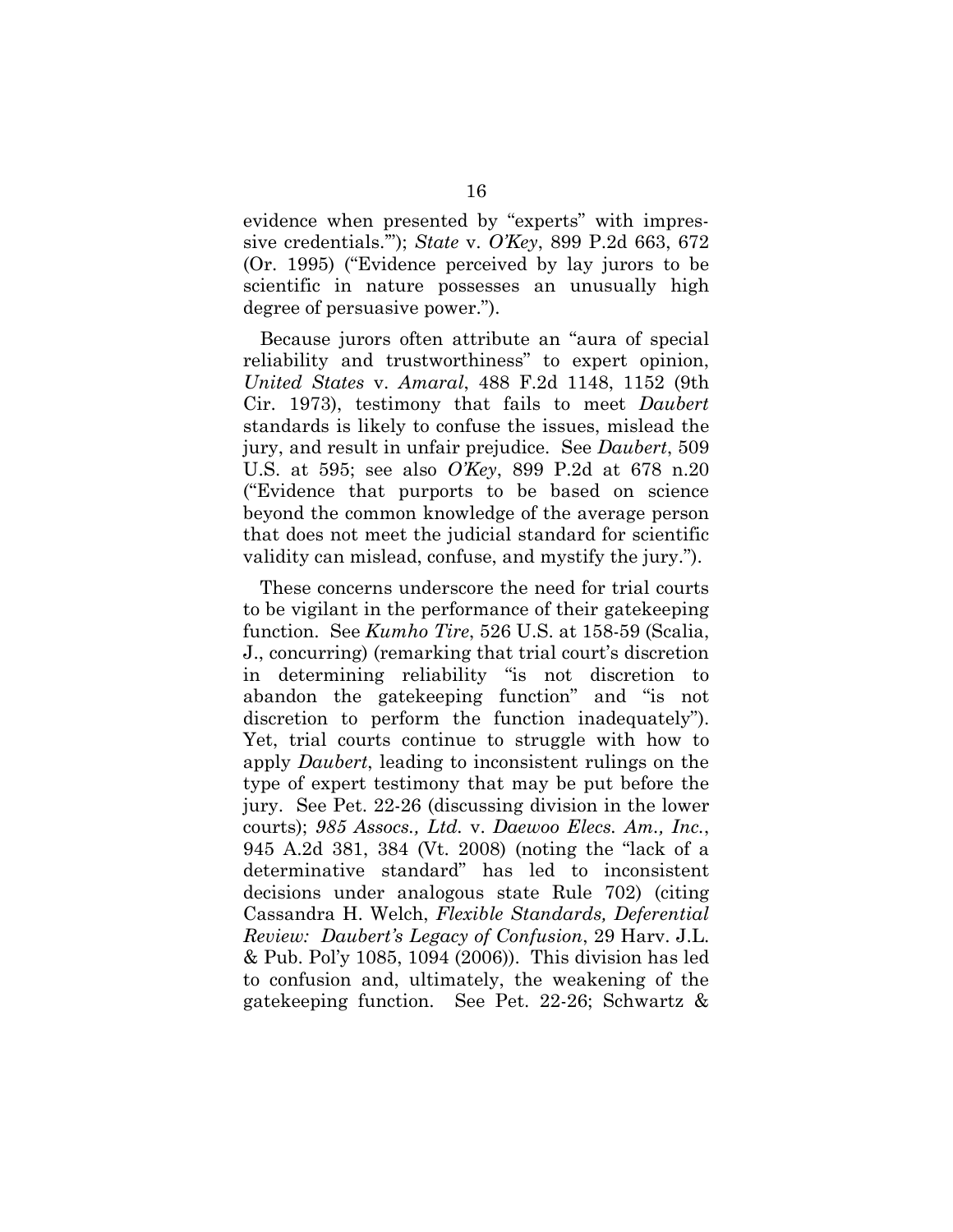Silverman, *supra*, at 231 (explaining five areas of inconsistency in federal appellate caselaw applying *Daubert*).

This case provides an ideal vehicle for the Court to provide badly needed guidance about the contours of *Daubert*'s gatekeeping requirements. The Court should take review and clarify that *Daubert* requires a trial court to produce a clear record of the precise bases for its ruling, including its consideration of the applicability of the *Daubert* factors, and its reasons for admitting or excluding expert testimony. See *Goebel* v. *Denver & Rio Grande W. R.R.*, 215 F.3d 1083, 1087-88 (10th Cir. 2000) ("For purposes of appellate review, a natural requirement of [the court's gatekeeping] function is the creation of a sufficiently developed record in order to allow a determination of whether the district court properly applied the relevant law.") (internal quotation marks omitted); see also Pet. 26-30. Not only would this approach increase the likelihood of a correct result in a given *Daubert* challenge, but also it will lead to more efficient judicial management of this important and recurring issue.

Requiring express, on-the-record *Daubert* findings would not overly burden the trial courts. To the contrary, trial courts routinely conduct multi-factor assessments and explain the basis of their decisions on the record. See, *e.g*., *United States* v. *Booker*, 543 U.S. 220, 259-60 (2005) (requiring judges to consider the factors set forth in 18 U.S.C. § 3553(a) in criminal sentencing). More to the point, *Daubert already*  requires that this analysis be undertaken before expert testimony is put before the jury; this case provides an opportunity to clarify that this analysis should be spelled out in some basic form on the record. Many federal district courts already produce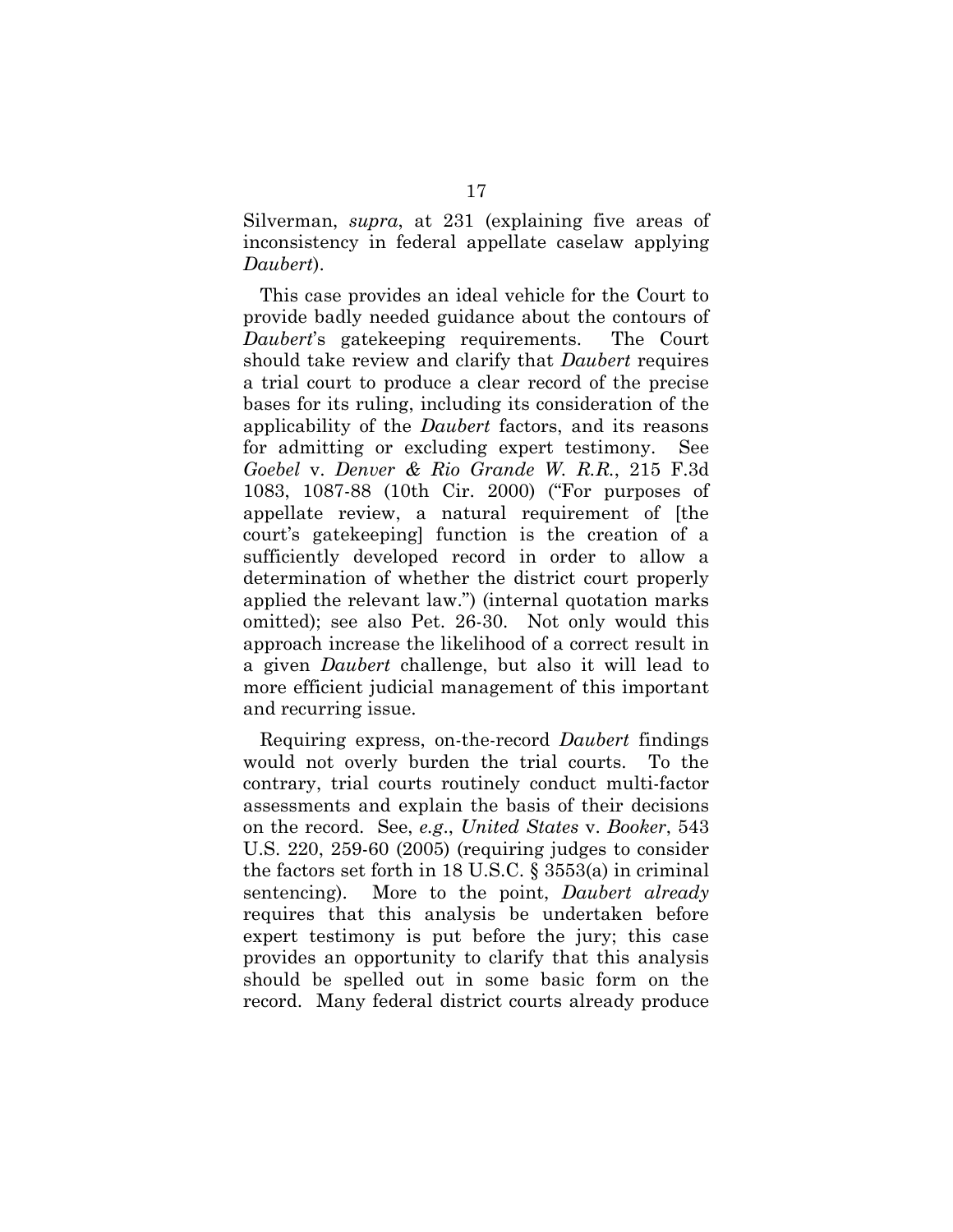a clear, detailed record addressing whether experts' proposed opinions are relevant and reliable. See, *e.g*., *In re Rezulin Prods. Liab. Litig.*, 309 F. Supp. 2d 531 (S.D.N.Y. 2004) (applying *Daubert* and detailing the rationale for granting in part and denying in part defendants' motion to exclude proposed experts' testimony).

A comparison of the approach taken by the Fifth Circuit with that employed by the Eighth Circuit below illustrates the need for this Court's review. In *Black* v. *Food Lion, Inc.*, 171 F.3d 308 (5th Cir. 1999), the Fifth Circuit reversed the trial court's admission of expert testimony, based on a differential diagnosis, that a plaintiff developed fibromyalgia as a result of a slip and fall at the defendant's store. The magistrate judge admitted the testimony because a differential diagnosis is, as a general matter, an accepted methodology in rendering a medical causation opinion. *Id.* at 310. On review, the Fifth Circuit concluded that the expert's testimony failed to meet any of the four *Daubert* factors. *Id.* at 313. Because the cause of fibromyalgia was not medically known, the opinion amounted to nothing more than "an educated guess." *Id.* Given the trial court's silence, the reviewing court could not discern whether the judge "substituted his own standards of reliability for those in *Daubert*" or "confused the *Daubert* analysis by adopting an excessive level of generality in his gatekeeping inquiry." *Id.* at 312-13.

In contrast, in the case below, the Eighth Circuit *affirmed* the admission of medical causation testimony based on a differential diagnosis where the court failed to conduct any discernable *Daubert*  analysis. As in *Black*, the magistrate judge admitted the expert testimony without conducting any analysis of the *Daubert* factors and without scrutinizing the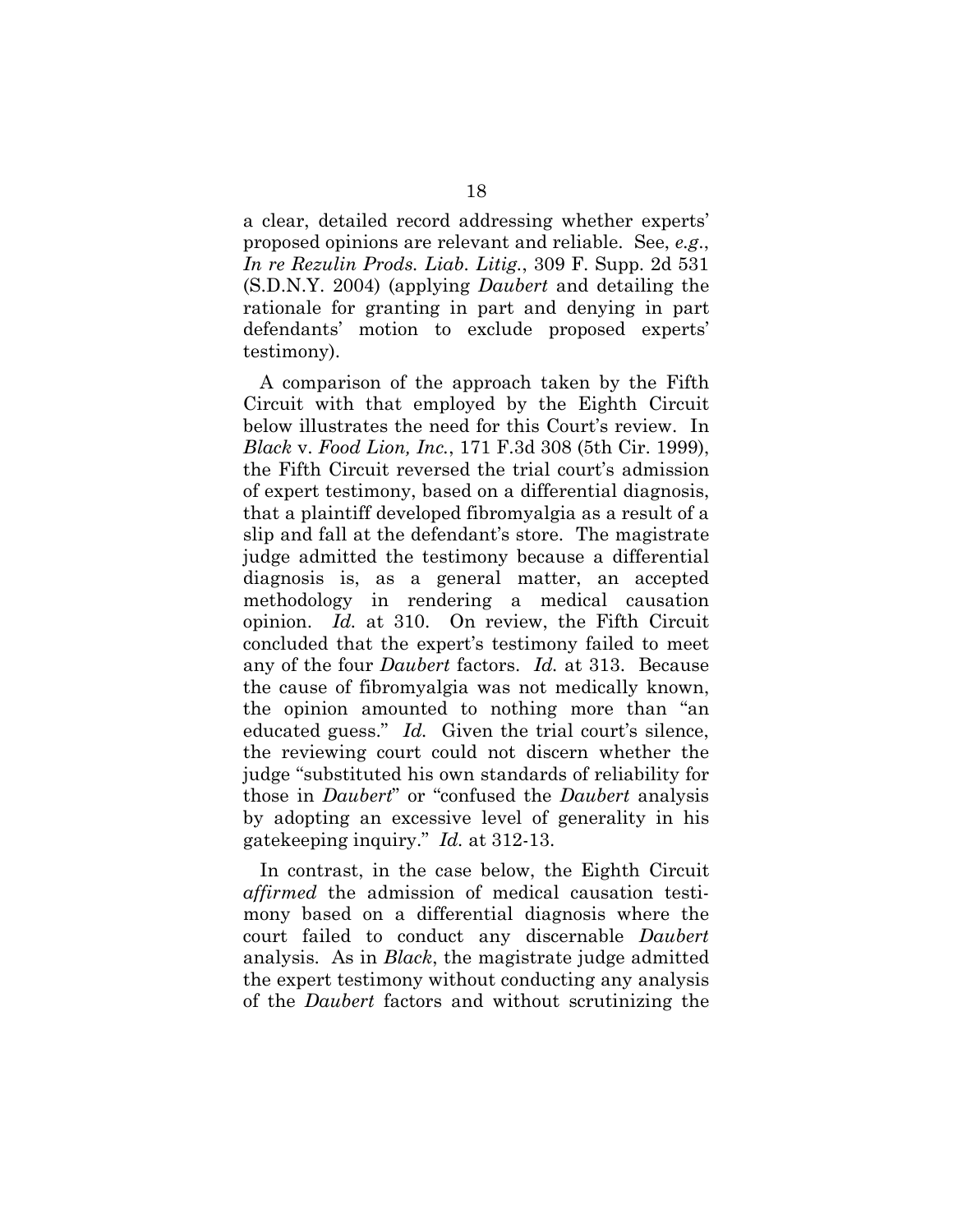reliability of the differential diagnosis model to the facts of the case. See Pet. App. 119a-120a. The Eighth Circuit similarly failed to apply *Daubert*  explicitly, see *id.* at 27a-30a, resulting in the admission of expert opinion in circumstances at odds with the approach of the Fifth Circuit.

## **B. The Lack Of Clear Standards For Applying** *Daubert* **Factors Has Negative Practical Consequences For Litigants And Courts.**

The practical ramifications that flow from the confusion in the lower courts are significant. Expert testimony is necessary to establish a claim in an increasing number of civil cases adjudicated in the federal system today, including tort cases involving personal injury. See Schwartz & Silverman, *supra*, at 224 & n.32 (noting rise in expert testimony); Carol Krafka et al., Fed. Judicial Ctr., *Judge and Attorney Experiences, Practices, and Concerns Regarding Expert Testimony in Federal Civil Trials* 10 (2002), *available at* http://www.fjc.gov (tort cases are most frequent types of trials involving experts). Moreover, in the context of multi-district product liability litigation, the same experts often are employed in hundreds or even thousands of cases to support elements of a claim or defense. This compounds the need for a clear record of what testimony is allowed to ensure consistent treatment across jurisdictions.

Unfortunately, the divergent—and silent—application of *Daubert* has turned this critical gatekeeping function into something of a "standardless standard." Maxine D. Goodman, *A Hedgehog on the Witness Stand—What's the Big Idea?: The Challenges of Using Daubert to Assess Social Science and Nonscientific Testimony*, 59 Am. U. L. Rev. 635, 651 (2010). This contributes to unpredictability as to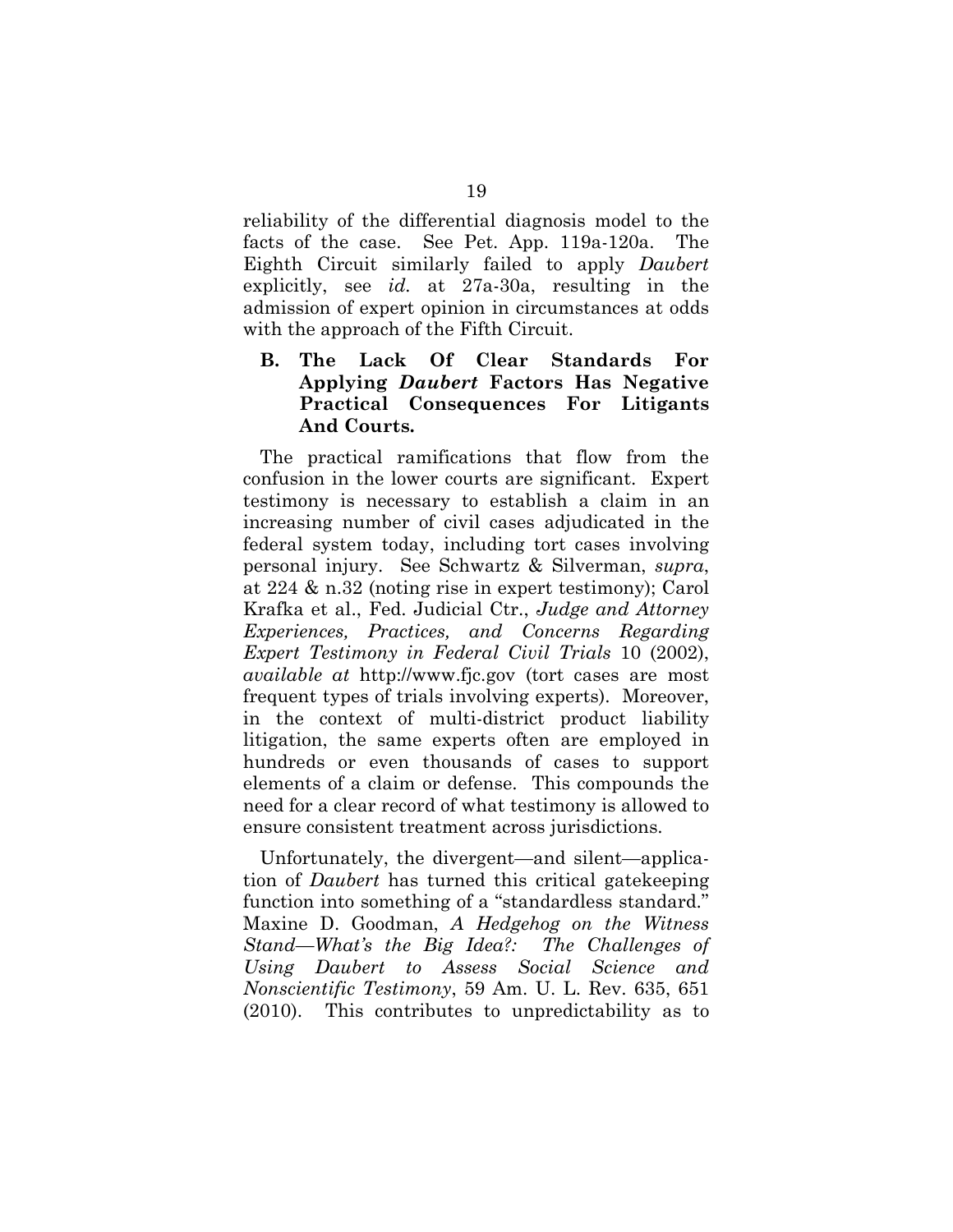whether a given trial court will deem expert testimony to be supported by "'good grounds.'" *Daubert*, 509 U.S. at 590.

Significant negative consequences flow from this uncertainty. First, where district courts do not have to explain the reason for their decision, judicial decision-making becomes less predictable, thereby making it harder for litigants to make informed, strategic decisions about their cases. Especially where expert testimony is required to prove an element of plaintiff's claim or to support a key defense, as with the medical causation testimony in the case below, the need for predictability is critical. Moreover, given the time and expense of securing and putting on expert witness testimony, consistency in courts' application of the *Daubert* standard will help avoid "unjustifiable expense and delay." Fed. R. Evid. 102.

Second, the current system creates barriers to effective appellate review when the trial court fails to record its factual findings and legal analysis. See *Dodge* v. *Cotter Corp.*, 328 F.3d 1212, 1226 (10th Cir. 2003) ("[I]n the absence of specific, detailed findings, it is impossible for us on appeal to determine whether the district court carefully and meticulously reviewed the proffered scientific evidence or simply made an off-the-cuff decision to admit the expert testimony.") (internal quotation marks omitted). Not only will it promote meaningful appellate review, but on-therecord findings will provide a basis for courts that consider similar expert opinion in future cases to agree or disagree knowingly with another court's analysis, particularly where the same experts are proffered to testify about similar issues in different cases.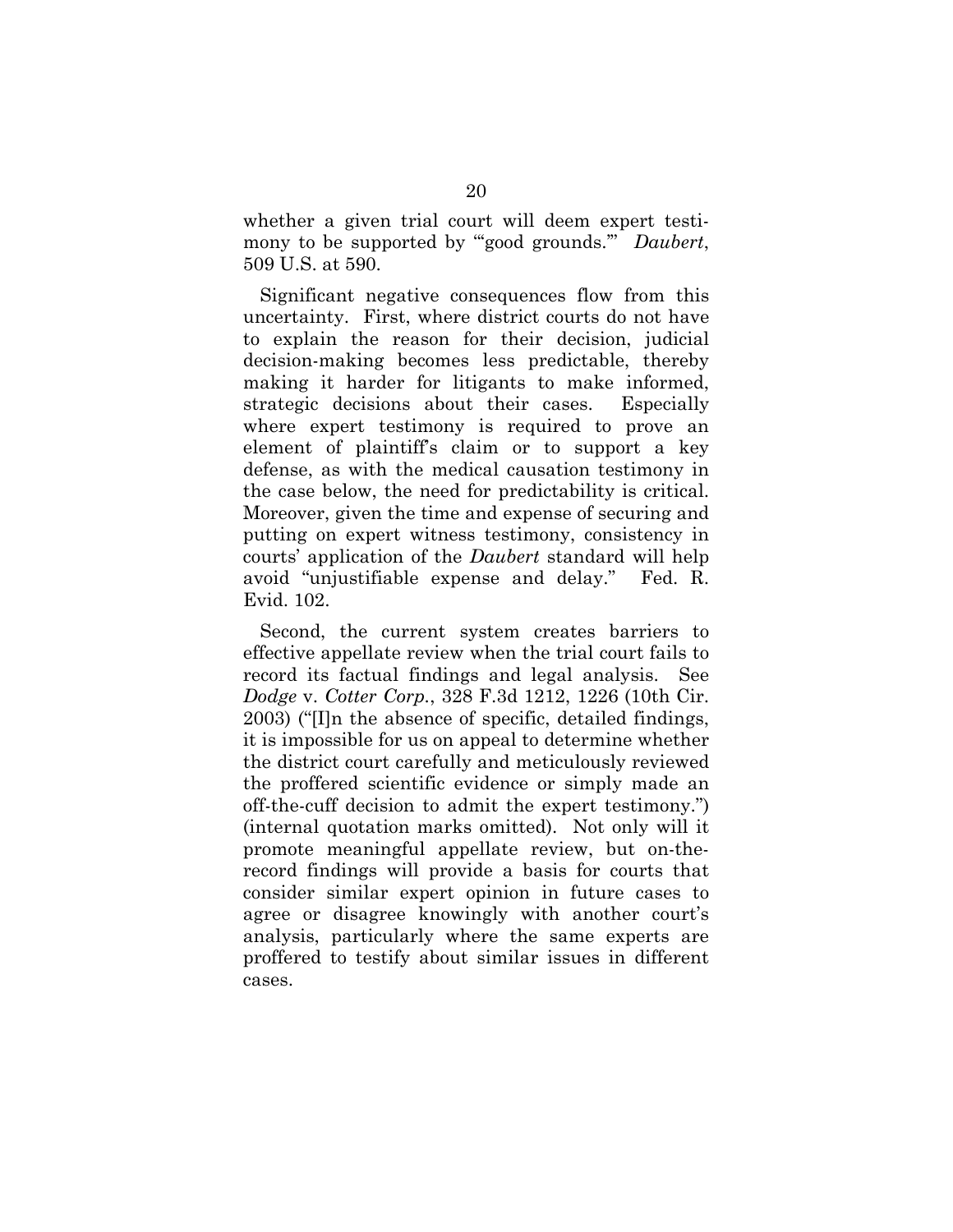Finally, perhaps the most detrimental consequence of the current system is the risk that junk science will be put before the jury. The objective of *Daubert*'s reliability requirement is to ensure that an expert "employs . . . the same level of intellectual rigor that characterizes the practice of an expert in the relevant field." *Kumho Tire*, 526 U.S. at 152. When properly performed, a *Daubert* inquiry should exclude "expertise that is *fausse* and science that is junky." *Id.* at 159 (Scalia, J., concurring). Requiring trial courts to explain the reasons for their decision to admit or exclude expert testimony, rather than relying on unreasoned *ipse dixit*, necessarily will enhance judicial analysis by requiring the court to articulate the base for its ruling. See *Black*, 171 F.3d at 314 ("The magistrate judge should have first applied the *Daubert* criteria to this case. Had that been done, the utter lack of any medical reliability of [the expert's] opinion would have been quickly exposed."); *Fuesting* v. *Zimmer, Inc.*, 421 F.3d 528, 536 (7th Cir. 2005) ("Indeed, when subjected to a more thorough *Daubert* analysis, [the expert's] testimony proves unreliable, as its juxtaposition against the *Daubert* guideposts plainly reveal."), *rev'd on other grounds*, 448 F.3d 936 (7th Cir. 2006).

Courts that simply mouth the *Daubert* factors and jump to an ultimate conclusion, without spelling out the most basic contours of their application of the standard to the circumstances of the case, are more apt to engage in faulty logic and fail at their gatekeeping mission. The discipline of articulating the basic reasoning for the decision, even in broad brush, inevitably would enhance the quality of the ultimate decision, thereby improving the gatekeeping so central to *Daubert.*